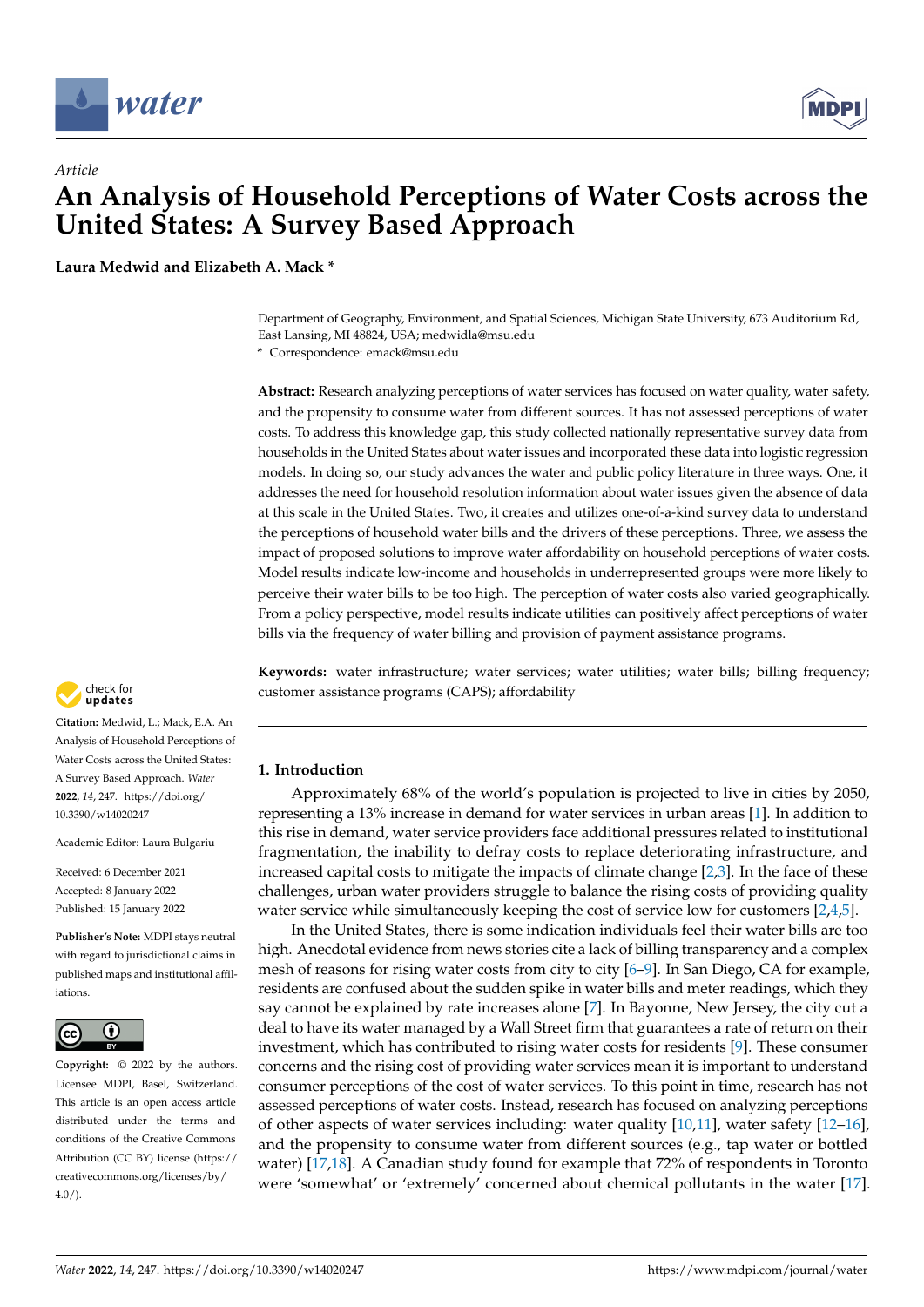A study of the state of Georgia, found that approximately half of the respondents rated drinking water quality as very safe, safe, or fair [\[19\]](#page-15-9). In a study within the state of Florida, respondents who had experienced water quality issues previously were more likely to perceive that water quality problems were becoming worse [\[18\]](#page-15-8). The same study also found that participation in extension programs improved the perceptions of water quality.

Studies also find that people's perceptions of quality are based on superficial characteristics or organoleptic properties (e.g., taste, hardness, color, odor) that do not pose health risks to people compared to invisible quality issues related to microbial or chemical contamination [\[12](#page-15-5)[–14\]](#page-15-10). For instance, hardness of tap water was found to be a main reason individuals avoid consumption of tap water, despite the fact that hardness does not pose any health risk [\[14\]](#page-15-10). Studies of bottled water consumption also find a divergence or paradox between product characteristics and consumption preferences [\[20\]](#page-15-11) that is tied to the perceptions of taste [\[21](#page-15-12)[,22\]](#page-15-13) and perceptions of water safety [\[23\]](#page-15-14). Research also points to perceptions of water safety as a reason that vulnerable populations, such as low-income households, females and racial/ethnic minorities are more likely to purchase bottled water [\[19,](#page-15-9)[22,](#page-15-13)[24,](#page-15-15)[25\]](#page-15-16).

In terms of research that examines water costs directly, several studies have conducted research on water resource valuation, demand and willingness to pay [\[26,](#page-15-17)[27\]](#page-15-18). Though the overall demand for water is inelastic [\[19\]](#page-15-9), several trends have emerged in the literature. For instance, in Jordan and Elnagheeb's [\[19\]](#page-15-9) study, Black Americans were willing to pay more for improvements in water quality than non-Black Americans. Willingness to pay was also found to increase with the level of education. Community engagement also affects public willingness to pay for watershed services as well as the level of public engagement in watershed management [\[28\]](#page-15-19).

One of the largest disconnects between the perception of water costs and actual costs is access to clearly delineated water bills for household water consumers [\[26,](#page-15-17)[29\]](#page-15-20). Interestingly, research indicates that the public's understanding of water rates is affected by the clarity of water bills [\[30\]](#page-15-21). Specifically, studies find that progressive price schedules are difficult to understand for consumers [\[30–](#page-15-21)[32\]](#page-15-22). For example, a nation-wide study of the U.S. found that only 17% of utilities provided information about marginal prices and 78% provided no information other than the total amount required for payment [\[30\]](#page-15-21). More recent studies suggest this lack of clarity about water pricing may be linked to water consumption practices. For example, Binet et al. [\[33\]](#page-15-23) investigated the perceived price of drinking-water when consumers are imperfectly informed about pricing schedules and found that households underestimate the price of water and consume more than what is economically rational. To this point in time, however, research on water and public policy has not yet evaluated the public's perception of the fairness of water costs.

To address this gap, this study designed and collected nationally representative survey data from over 9000 United States households about a variety of water issues, including the cost of water. These one-of-a-kind data were incorporated into logistic regression models to assess household perceptions of water bills and the characteristics of households who perceive their water bills to be too high. In doing so, our study advances the water and public policy literature by making several contributions. One, it addresses the need for household resolution information about water issues, given the lack of data at this scale in the United States. Two, it uses one of a kind survey data to understand the perceptions of household water bills and the drivers of these perceptions. Three, we assess the impact of proposed solutions to improve water affordability on household perceptions of water costs.

Model results indicate that low-income and racial/ethnic minority households were more likely to perceive their water bills to be too high. There are also geographic variations in household water perceptions that may reflect widespread affordability issues in particular parts of the country [\[34,](#page-16-0)[35\]](#page-16-1). For example, respondents in the Detroit and Flint regions were the most likely to report their water bills are too high compared to other regions in the U.S. From a public policy perspective, model results suggest two ways that utilities and city governments can affect consumer perceptions of water prices. In particular, model results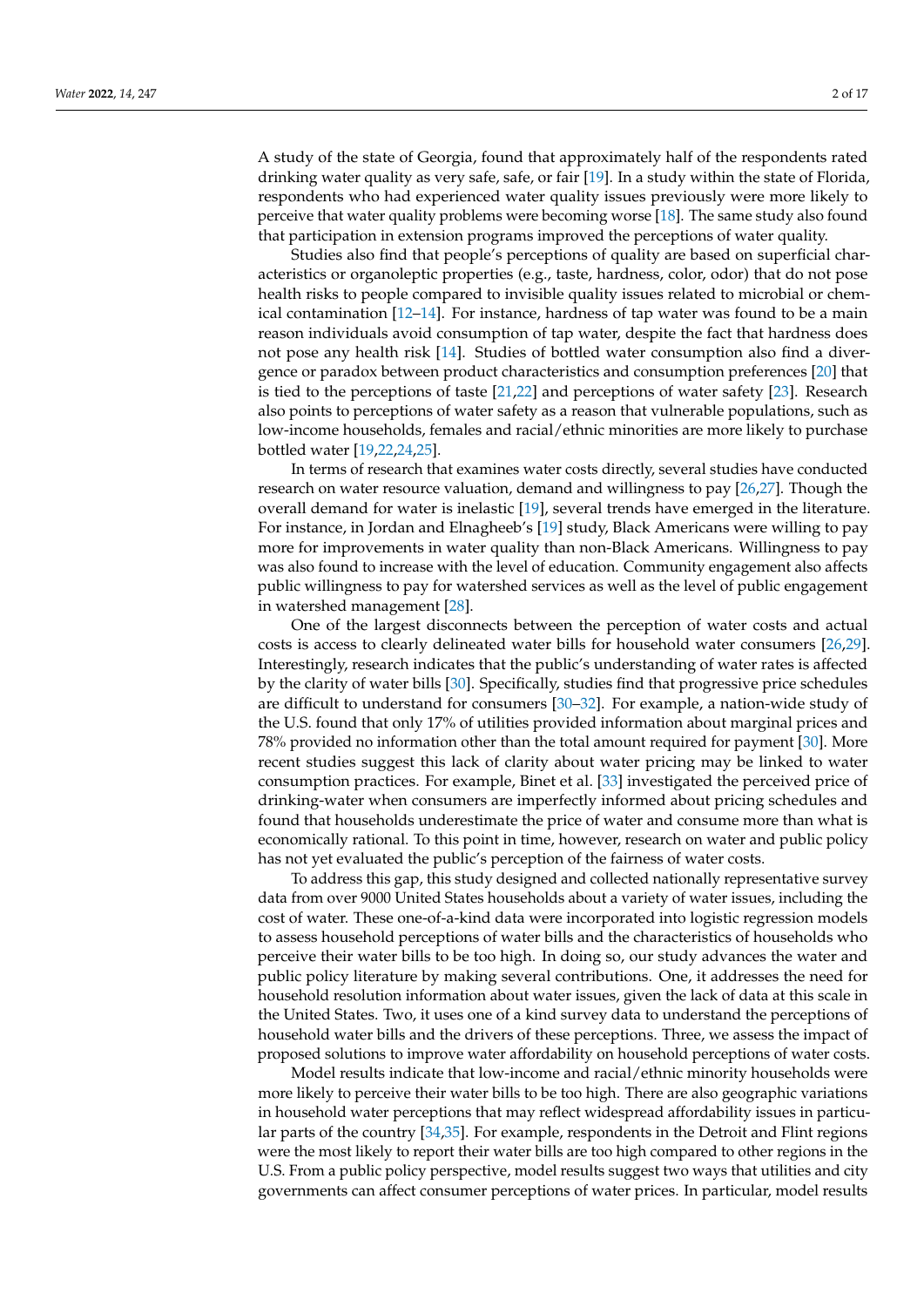indicated that billing frequency and participation in payment assistance programs affects consumers' perceptions of whether water bills are too high. Compared to those billed monthly, households billed quarterly are more likely to say their water bills are too high. Yet, when extended to annual or semiannual billing, this trend reverses, and households are more likely to report their water bills are about right. These results indicate that monthly or annual billing may be ideal billing frequency options for utility companies. Participants enrolled in payment assistance programs were also less likely to perceive water bills were too high. This suggests the development of customer assistance programs (CAPs) could improve perceptions of the cost of water services.

#### **2. Materials and Methods**

To provide a first glance at perceptions of residential water costs across the United States, this study uses data from the Survey of Water Innovation and Socioeconomic Status of Households (SWISSH). This survey was designed by one of the authors to address the lack of household data in the United States about water issues and administered to a panel households by the Qualtrics survey firm [\[36\]](#page-16-2). The survey was administered to respondents at least 25 years of age in households across nine regions in the U.S. between December of 2017 and March of 2018. After data cleaning, 9250 responses were used in the analysis for this paper. These regions represent geographically, as well as socioeconomically and demographically diverse locations. Rim weights that combine race/ethnicity and income into one probability weight for each respondent are available so that the data are representative of households in the nine regions in terms of race/ethnicity and income, as indicated by 2011–2015 American Community Survey data from the U.S. Census Bureau [\[36\]](#page-16-2).

The survey covers a variety of water issues, one question in particular asks respondents about their views on the amount of money they spend on water. The text of this question reads as follows: "In your opinion, is the amount you pay for water fair or unfair?" Respondents were given five response options to this question: (1) "unfair, the price of water should be higher", (2) "unfair, the price of water should be lower", (3) "fair, the price of water is about right", (4) "don't know", or (5) "prefer not to answer". Survey responses were coded with a "1" if consumers perceived them to be unfair and too high. The other responses were coded as a "0" if respondents indicated that the amount they pay for water is fair and about right or unfair because they were too low. Responses of "do not know" or "preferred not to answer" were excluded from our analysis.

Logistic regression models were estimated in STATA 14 [\[37\]](#page-16-3) using the 'logit' command and were weighted with the 'svy' command. Rim weights were used to ensure representative samples that align with the demographic composition of the U.S. Census' American Community Survey. The probability that households report their water bills are too high is as follows:

$$
Pr(y = 1 | x) = e^{x' \beta} / (1 + e^{x' \beta})
$$
\n(1)

where y = 1 indicates water bills are too high. Vector  $\beta$  consists of slope coefficients corresponding to the independent variables and an intercept. The overall predicted probability, *Y* ∗ is a ratio between the probability that households feel their water bills are either too high or not too high, as shown in Equation (2).

$$
Y^* = \ln\left(\frac{P(water \ cost \ too \ high)}{P(water \ cost \ not \ too \ high)}\right)
$$
 (2)

The base category (denominator) is any response in which households did not consider their water bills too high including a response of fair/about right, or unfair because they believe the cost could be higher. Vector  $x$  in Equation (1) includes the exogenous variables chosen based on prior research associated with water quality and risk perceptions, willingness to pay for water, and awareness of environmental issues [\[9,](#page-15-1)[26\]](#page-15-17). This body of work shows that demographic and socio-economic factors such as income, education, employment and race/ethnicity, are important to understanding perceptions of a range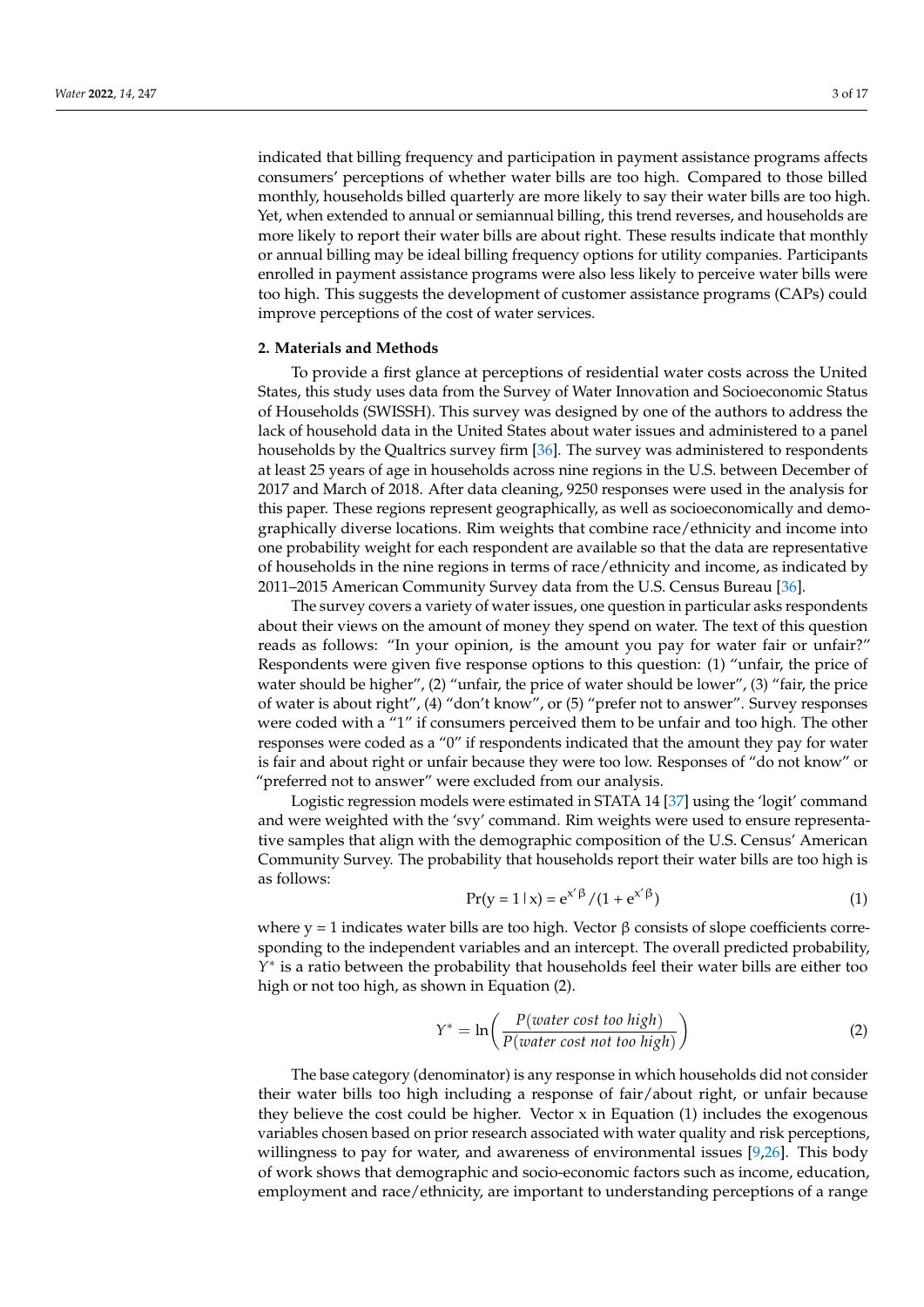of water issues [\[23\]](#page-15-14). Independent variables in this model therefore include: (1) water bill characteristics such as water billing frequency and whether the household is enrolled in a water bill payment assistance plan, (2) socioeconomic characteristics including age and income, (3) demographic characteristics, (4) regional variables, and (5) other control variables. For example, we elected to include controls in the model, such as whether respondents have health insurance, because these factors may place them at financial risk. Therefore, health insurance status may affect their perceptions of financial issues, including the cost of water services. The complete list and description of variables are found in Table [1.](#page-4-0)

| Variable Name    | <b>Survey Question</b>                                                             | Variable Description/Values                                                                                                                                                                                                                                                                                                                                                                                                                                                                                                                                |
|------------------|------------------------------------------------------------------------------------|------------------------------------------------------------------------------------------------------------------------------------------------------------------------------------------------------------------------------------------------------------------------------------------------------------------------------------------------------------------------------------------------------------------------------------------------------------------------------------------------------------------------------------------------------------|
| Perception       | In your opinion, is the amount<br>you pay for water fair or unfair?                | Responses considered too high:<br>Unfair, the price of water should be lower<br>Responses not considered too high:<br>Fair, the price of water is about right<br>Unfair, the price of water should be higher<br>$\overline{\phantom{a}}$                                                                                                                                                                                                                                                                                                                   |
| Region           | [Region based on zip code]                                                         | Eastern Massachusetts (Boston-Worcester)<br>$\overline{\phantom{a}}$<br>Front Range-Colorado (Denver-Fort Collins)<br>Mid-Atlantic (Washington, DC-Baltimore, Maryland)<br>Pacific Northwest-Oregon (Portland-Eugene)<br>Piedmont Atlantic (Atlanta, Georgia-Charlotte, North Carolina)<br>Southeastern Florida (Miami-Palm Bay-Melbourne)<br>Southeastern Michigan (Detroit-Flint)<br>$\overline{\phantom{a}}$<br>Southern California (Los Angeles-San Bernardino)<br>$\overline{a}$<br>Sun Corridor-Arizona (Phoenix-Tucson)<br>$\overline{\phantom{0}}$ |
| Wave             | [N/A]                                                                              | Wave 1<br>Wave 2<br>Wave 3                                                                                                                                                                                                                                                                                                                                                                                                                                                                                                                                 |
| Race             | With which racial or ethnic<br>group(s) do you identify<br>yourself?               | Hispanic<br>$\overline{\phantom{0}}$<br>Non-Hispanic African-American or Black<br>Non-Hispanic Asian or Asian-American<br>Middle Eastern, Native American or American Indian, Native<br>Hawaiian or Pacific Islander, Other<br>White<br>$\overline{a}$                                                                                                                                                                                                                                                                                                     |
| Age              | In what year were you born?                                                        | [Age was calculated according to the year the survey was administered]                                                                                                                                                                                                                                                                                                                                                                                                                                                                                     |
| Gender           | Are you $\dots$                                                                    | Female<br>Male                                                                                                                                                                                                                                                                                                                                                                                                                                                                                                                                             |
| Education        | What is the highest level of<br>school you have completed?                         | Did not finish high school<br>$\overline{\phantom{0}}$<br>High school<br>Community college or vocational/technical school<br>$\overline{\phantom{0}}$<br>4-year college or graduate/professional degree<br>$\overline{\phantom{a}}$                                                                                                                                                                                                                                                                                                                        |
| Health Insurance | Do you have health insurance?<br>Which of these types of<br>insurance do you have? | Medicaid<br>$\overline{\phantom{a}}$<br>Medicare<br>$\overline{\phantom{a}}$<br>No health insurance<br>Private health insurance<br>$\overline{a}$                                                                                                                                                                                                                                                                                                                                                                                                          |

**Table 1.** Variable Names and Descriptions.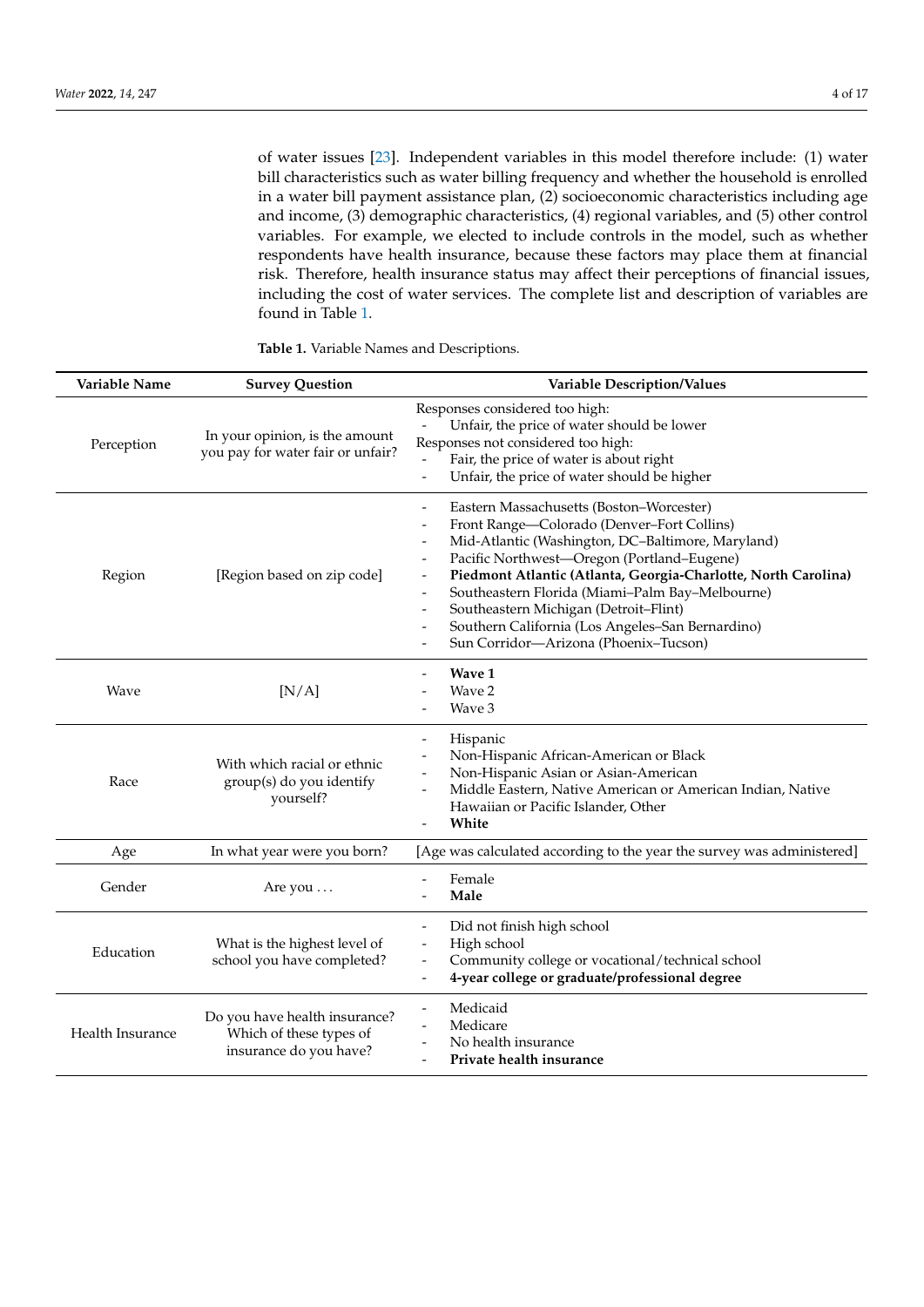| Variable Name                                                                                                      | <b>Survey Question</b>                                                                         | <b>Variable Description/Values</b>                                                                                                                                                                                                                                                                                            |
|--------------------------------------------------------------------------------------------------------------------|------------------------------------------------------------------------------------------------|-------------------------------------------------------------------------------------------------------------------------------------------------------------------------------------------------------------------------------------------------------------------------------------------------------------------------------|
| Assistance paying<br>water bill                                                                                    | Do you participate in any<br>program that helps you pay<br>your water bill?                    | N <sub>0</sub><br>Yes                                                                                                                                                                                                                                                                                                         |
| Which of the following best<br>describes your current<br>Employment status<br>employment or labor force<br>status? |                                                                                                | Full-time/part-time<br>Unemployed/disability/not working/not looking<br>Retired<br>Student/homemaker/other                                                                                                                                                                                                                    |
| Income                                                                                                             | What was the total combined<br>income before taxes of everyone<br>in your household in [year]? | Less than USD 50,000<br>USD 50,000-USD 100,000<br>$\overline{\phantom{a}}$<br>More than USD 100,000<br>$\overline{\phantom{0}}$                                                                                                                                                                                               |
| Household type                                                                                                     | Do you live in $\dots$                                                                         | A single-family home/townhouse/patio home<br>A multi-family home/apartment building<br>A mobile home or trailer<br>Other                                                                                                                                                                                                      |
| How is the water bill paid in<br>Frequency of water bill<br>your household?                                        |                                                                                                | Monthly to the service provider<br>Quarterly to the service provider<br>$\qquad \qquad -$<br>Annually to the service provider<br>$\qquad \qquad -$<br>Water bill is covered by our rent<br>Water bill is covered by HOA/condo association<br>$\overline{\phantom{0}}$<br>Have a well and do not pay service provider<br>Other |

<span id="page-4-0"></span>**Table 1.** *Cont*.

Note: response options in bold indicate the reference category for each variable.

Odds ratios are used to estimate the relative increase or decrease in the perception that water bills are too high associated with each explanatory variable. These odds ratios should be interpreted relative to reference groups for each variable, which are highlighted in bold in Table [1.](#page-4-0) In general, indicators of high socioeconomic status were selected as the base comparison category including those who are non-Hispanic White, earners over USD 100,000, male, college graduate or higher, and full-time or part-time employment.

## **3. Results**

A weighted tabulation and corresponding percentage of too high/other responses for select variables are presented in Table [2](#page-5-0) which provides descriptive information about respondents. Tabulations and percentages were calculated for these variables because they are discrete and non-ordinal, and therefore, will be included as dummy variables in the regression analysis that follows. Most households (63.3%) reported that their water bills were about right or should be higher. Approximately 36.7% reported their water bills were too high. Several demographic and socio-economic factors impacted the perceptions of water bills. Females were more likely to indicate their water bills were too high, as were racial/ethnic minorities. Blacks, Hispanics, and respondents identifying as some other race (e.g., Native American, Native Hawaiian or Pacific Islander, or Middle Eastern) were more likely to indicate their water bills were too high. People with lower levels of educational attainment were also more likely to report that their water bills were too high. In particular, people without a high school education were the most likely to report that their water bills were too high. Relatedly, people with incomes under USD 50,000 reported feeling water bills were too high.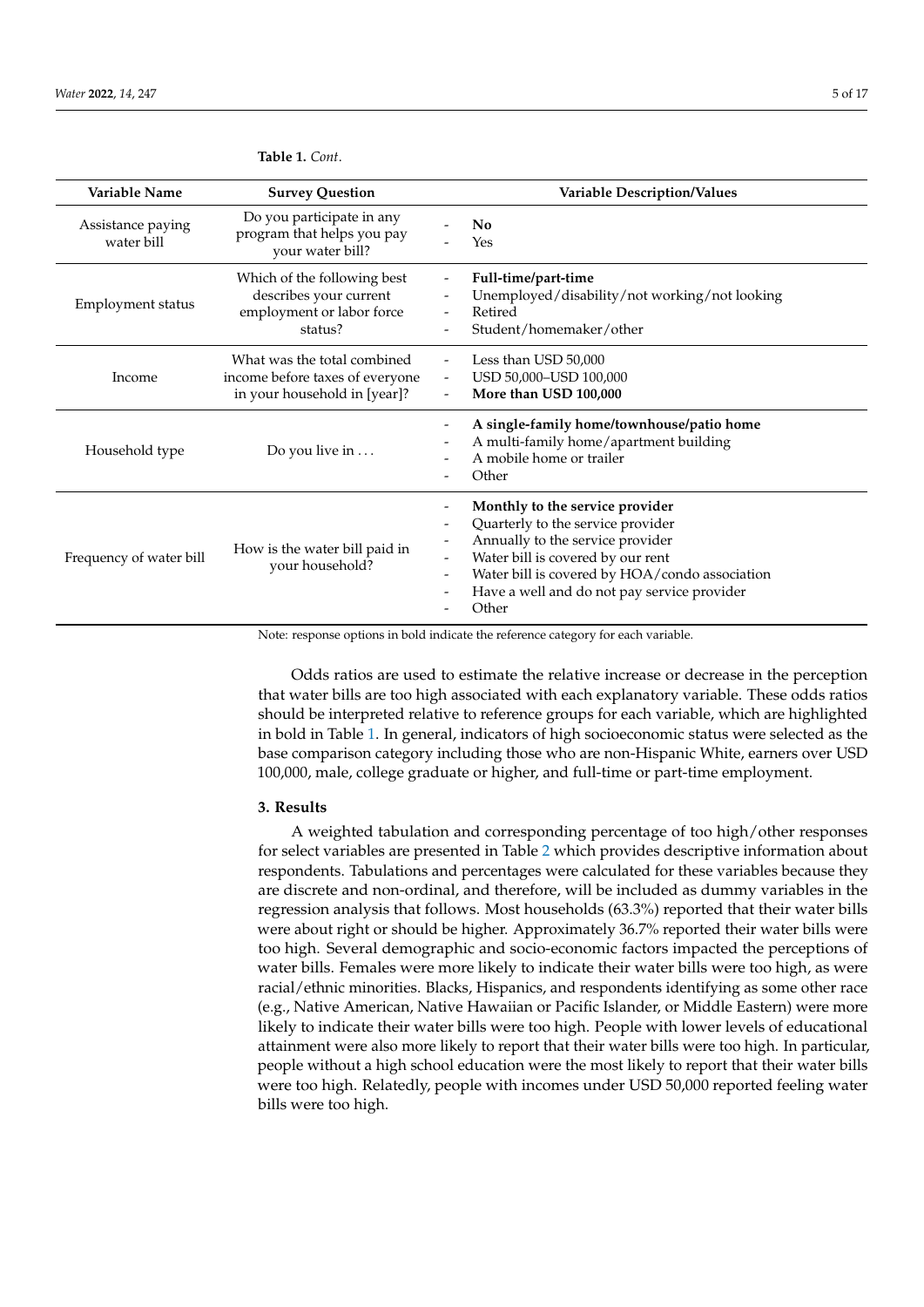| <b>Variable Category</b> | Variable Option               | Fair/Should Be Higher |      | <b>Too High</b> |               | Total |
|--------------------------|-------------------------------|-----------------------|------|-----------------|---------------|-------|
|                          |                               | #                     | $\%$ | #               | $\frac{0}{0}$ | #     |
| TOO HIGH/OTHER           |                               | 4147                  | 63.3 | 2400            | 36.7          | 6611  |
|                          | White                         | 2580                  | 66.7 | 1291            | 33.3          | 3937  |
|                          | Hispanic                      | 791                   | 59.6 | 537             | 40.4          | 1387  |
| RACE/ETHNICITY           | <b>NH</b> Black               | 444                   | 55.1 | 361             | 44.9          | 860   |
|                          | NH Asian                      | 270                   | 62.2 | 165             | 37.8          | 497   |
|                          | Other                         | 63                    | 56.9 | 47              | 43.1          | 167   |
|                          | Male                          | 1686                  | 66.6 | 845             | 33.4          | 2598  |
| <b>GENDER</b>            | Female                        | 2452                  | 61.3 | 1550            | 38.7          | 4064  |
|                          | Bachelor's or Graduate Degree | 2548                  | 67.0 | 1254            | 33.0          | 3870  |
| <b>HIGHEST LEVEL OF</b>  | No High School                | 54                    | 50.0 | 54              | 50.0          | 159   |
| <b>EDUCATION</b>         | High School                   | 604                   | 58.1 | 435             | 41.9          | 1097  |
|                          | <b>Community College</b>      | 929                   | 58.3 | 664             | 41.7          | 1652  |
|                          | < 50 k                        | 1162                  | 54.0 | 989             | 46.0          | 2206  |
| <b>INCOME LEVEL</b>      | $50 - 100$ k                  | 1320                  | 61.8 | 815             | 38.2          | 2198  |
|                          | $>100 \text{ k}$              | 1664                  | 73.6 | 596             | 26.4          | 2334  |

<span id="page-5-0"></span>**Table 2.** Water Cost Perceptions and Household Demographic and Socio-Economic Characteristics.

Table [3](#page-6-0) is similar in layout to Table [2](#page-5-0) and presents additional information about other household characteristics including geographic location, employment status, and health insurance coverage according to water cost perception responses. The table also presents policy related information such as water bill frequency and respondents' enrollment in water payment programs. The table suggests there are regional differences in the percentage of respondents who felt their water bills were too high. The Pacific Northwest (40.9%), Southeast Michigan (51.9%), and Southern California (40.8%) were regions where the largest proportion of individuals reported their water bills were too high. Regions where most respondents said their water bills were about right or too low are in the Piedmont Atlantic (69.2%), the Mid-Atlantic (69.9%), and the Sun Corridor (67.1%). Some respondent and household characteristics had a much higher rate of reporting their water bills were too high. Some individuals reported their water bills were too high at a greater rate than the overall survey rate of 36.7% including those on Medicaid (49.0%), with no health insurance (46.5%), the unemployed (47.9%), and living in a mobile home/trailer (47.3%).

Table [4](#page-7-0) presents the logistic regression results that help us understand which of the variables presented in Table [1](#page-4-0) are explanatory variables of water bill perceptions, even after controlling for these factors simultaneously. Overall, income, geographic location, and race explained whether individuals considered their water bills to be too high. Compared to Whites, Black, Asian, and Hispanic individuals were more likely to perceive their water bill charges as too high: Hispanic respondents were 27.4% more likely to report water bills were too high, Black respondents were 43.8% more likely, and Asians were 32.1% more likely.

Income was also a strong indicator of whether respondents felt water bills were too high. Respondents in the lowest income bracket, making less than USD 50,000 per year were approximately 2.3 times more likely to report their water bills were too high compared to those making over USD 100,000 per year. Individuals in households making between USD 50,000 and USD 100,000 were approximately 75% more likely to report their water bills were too high compared to those making over USD 100,000.

There were also statistically significant geographic trends in water bill perceptions. Compared to the Piedmont Atlantic region, four regions were statistically more likely to have respondents that perceived their water bills to be too high. In Eastern Massachusetts, respondents were 45.2% more likely to report water bills were too high. In Southern California, respondents were 63.8% more likely to indicate that water bills were too high. In Southeast Michigan respondents were 2.59 times more likely to indicate they were billed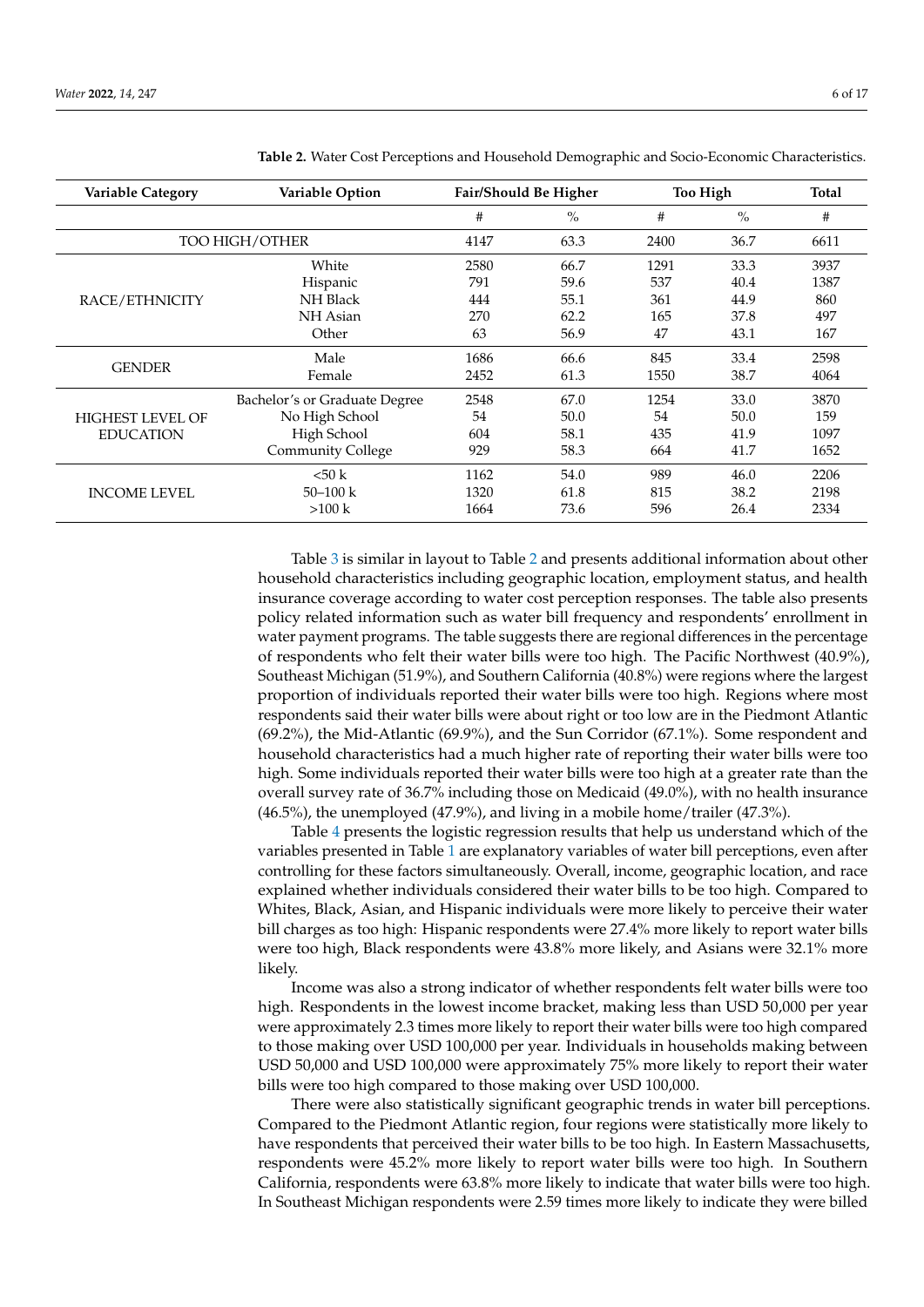too much for water, while in the Pacific Northwest, respondents were 70% more likely to indicate their water bills were too high. From a water provider perspective, two significant variables are particularly interesting. Billing frequency and enrollment in a water payment assistance program were significant explanatory factors behind perceptions of water bills. Households on a quarterly schedule for water bill payments were 18% more likely to consider their water bills to be too high. However, respondents indicating they paid their water bills annually or had their water included in their homeowners' association (HOA) fees were approximately half as likely to indicate they perceived their water bills as too high. Households enrolled in a payment assistance program were about 26% less likely to perceive their water bills to be too high.

| <b>Variable Category</b> | Variable Option                |      | Fair/Should Be Higher |      | <b>Too High</b> | <b>Total</b> |
|--------------------------|--------------------------------|------|-----------------------|------|-----------------|--------------|
|                          |                                | #    | $\frac{0}{0}$         | #    | $\%$            | #            |
|                          | TOO HIGH/OTHER                 | 4147 | 63.3                  | 2400 | 36.7            | 6611         |
|                          | Piedmont Atlantic              | 580  | 69.2                  | 258  | 30.8            | 907          |
|                          | Mid-Atlantic                   | 488  | 69.9                  | 210  | 30.1            | 768          |
|                          | Eastern Massachusetts          | 404  | 65.2                  | 216  | 34.8            | 684          |
|                          | Southeast Florida              | 422  | 62.3                  | 256  | 37.7            | 740          |
| <b>REGION</b>            | Front Range                    | 517  | 68.9                  | 234  | 31.1            | 819          |
|                          | Southern California            | 411  | 59.2                  | 283  | 40.8            | 753          |
|                          | Southeast Michigan             | 352  | 48.1                  | 379  | 51.9            | 779          |
|                          | Pacific Northwest              | 432  | 59.1                  | 299  | 40.9            | 790          |
|                          | Sun Corridor                   | 542  | 67.1                  | 266  | 32.9            | 875          |
|                          | Wave 1                         | 366  | 61.1                  | 233  | 38.9            | 660          |
| <b>WAVE</b>              | Wave 2                         | 1364 | 61.0                  | 873  | 39.0            | 2298         |
|                          | Wave 3                         | 2417 | 65.1                  | 1294 | 34.9            | 3777         |
|                          | Private Health Insurance       | 2503 | 64.9                  | 1351 | 35.1            | 3919         |
|                          | Medicaid                       | 280  | 51.0                  | 270  | 49.0            | 601          |
| <b>HEALTH INSURANCE</b>  | Medicare                       | 1015 | 66.9                  | 502  | 33.1            | 1584         |
|                          | None                           | 217  | 53.5                  | 188  | 46.5            | 458          |
| <b>WATER PAYMENT</b>     | Enrolled                       | 165  | 61.3                  | 104  | 38.7            | 330          |
| <b>PROGRAM</b>           | Not Enrolled                   | 3970 | 63.4                  | 2288 | 36.6            | 6321         |
|                          | Full time/Part time            | 2530 | 63.5                  | 1453 | 36.5            | 4046         |
|                          | Unemployed/Not                 | 233  | 52.1                  | 214  | 47.9            | 500          |
| <b>EMPLOYMENT STATUS</b> | Working/Looking<br>Retired     | 1077 | 67.9                  | 508  | 32.1            | 1653         |
|                          | Student/Homemaker/Other        | 300  | 57.7                  | 220  | 42.3            | 578          |
|                          | Single Family<br>Home/Townhome | 3467 | 63.7                  | 1976 | 36.3            | 5506         |
| <b>HOUSEHOLD TYPE</b>    | Multi-Family<br>Home/Apartment | 582  | 62.0                  | 357  | 38.0            | 1001         |
|                          | Mobile Home/Trailer            | 56   | 52.7                  | 50   | 47.3            | 158          |
|                          | Monthly                        | 2799 | 63.3                  | 1626 | 36.7            | 4489         |
|                          | Quarterly                      | 908  | 59.7                  | 614  | 40.3            | 1582         |
| <b>WATER BILLING</b>     | Annually/Semiannually          | 71   | 75.0                  | 24   | 25.0            | 170          |
| <b>FREQUENCY</b>         | Bimonthly                      | 114  | 60.2                  | 75   | 39.8            | 249          |
|                          | HOA/Condo                      | 108  | 79.6                  | 28   | 20.4            | 215          |
|                          | Have Well                      | 115  | 95.5                  | 5    | 4.5             | 215          |
|                          | Other                          | 32   | 53.6                  | 28   | 46.4            | 114          |

<span id="page-6-0"></span>**Table 3.** Water Cost Perceptions and Other Household Characteristics.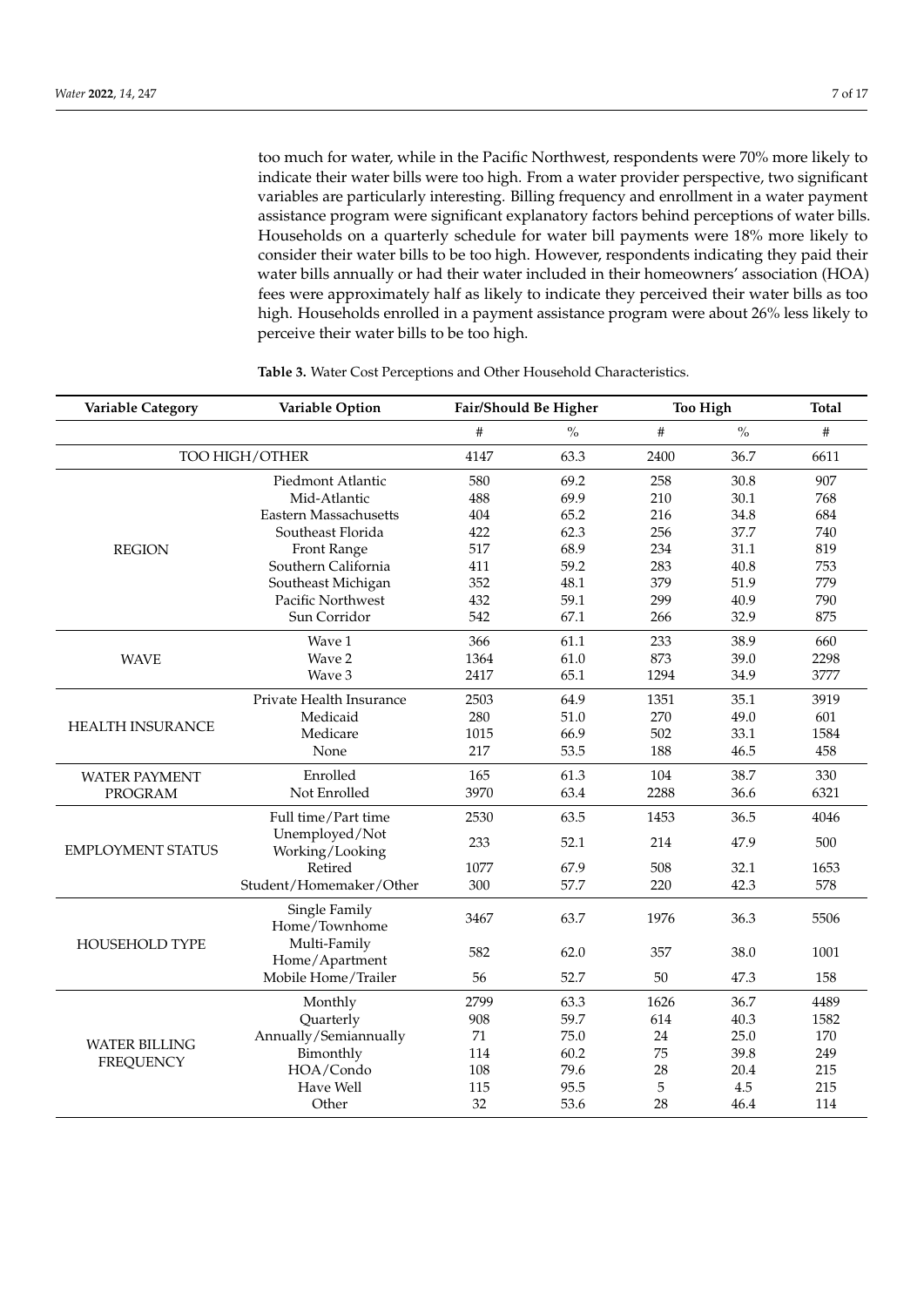| Variable Category                           | <b>Base Variable</b>                             | Variable Option                                                                            | <b>Odds Ratio</b>                                                     | <b>Standard Error</b>                                          |
|---------------------------------------------|--------------------------------------------------|--------------------------------------------------------------------------------------------|-----------------------------------------------------------------------|----------------------------------------------------------------|
|                                             |                                                  | Mid-Atlantic                                                                               | 1.112                                                                 | (0.147)                                                        |
|                                             |                                                  | Eastern Massachusetts                                                                      | $1.452$ ***                                                           | (0.204)                                                        |
|                                             |                                                  | Southeast Florida                                                                          | 1.207                                                                 | (0.155)                                                        |
| <b>REGION</b>                               | Piedmont Atlantic                                | Front Range                                                                                | 1.191                                                                 | (0.149)                                                        |
|                                             |                                                  | Southern California                                                                        | $1.638***$                                                            | (0.212)                                                        |
|                                             |                                                  | Southeast Michigan                                                                         | 2.588 ***                                                             | (0.330)                                                        |
|                                             |                                                  | Pacific Northwest                                                                          | $1.704$ ***                                                           | (0.206)                                                        |
|                                             |                                                  | Sun Corridor                                                                               | 1.157                                                                 | (0.143)                                                        |
|                                             |                                                  | Wave 2                                                                                     | 1.104                                                                 | (0.130)                                                        |
| <b>WAVE</b>                                 | Wave 1                                           | Wave 3                                                                                     | 0.974                                                                 | (0.111)                                                        |
|                                             |                                                  | Hispanic                                                                                   | $1.274$ ***                                                           | (0.119)                                                        |
|                                             |                                                  | NH Black                                                                                   | $1.438$ ***                                                           | (0.136)                                                        |
| RACE/ETHNICITY                              | White                                            | NH Asian                                                                                   | $1.321$ ***                                                           | (0.128)                                                        |
|                                             |                                                  | NH Native American, Native<br>Hawaiian, Middle Eastern,<br>Other                           | 1.233                                                                 | (0.191)                                                        |
| <b>GENDER</b>                               | Male                                             | Female                                                                                     | 1.063                                                                 | (0.069)                                                        |
| <b>HIGHEST LEVEL OF</b><br><b>EDUCATION</b> | Bachelor's or Graduate<br>Degree                 | No High School<br>High School<br><b>Community College</b>                                  | 0.719<br>1.006<br>1.067                                               | (0.207)<br>(0.093)<br>(0.081)                                  |
| <b>HEALTH INSURANCE</b>                     | Private Health Insurance                         | Medicaid<br>Medicare<br>None                                                               | 1.131<br>$0.826**$<br>1.162                                           | (0.134)<br>(0.078)<br>(0.157)                                  |
| SOCIAL PROGRAM                              | <b>Enrolled in Water Bill</b><br>Payment Program | Note enrolled in water bill<br>payment program                                             | $0.738**$                                                             | (0.114)                                                        |
| <b>EMPLOYMENT</b><br><b>STATUS</b>          | Full Time/Part Time                              | Unemployed/Disability/Not<br>Working and Not Looking<br>Retired<br>Student/Homemaker/Other | 1.121<br>$0.842*$<br>1.213                                            | (0.150)<br>(0.085)<br>(0.145)                                  |
| <b>INCOME LEVEL</b>                         | $>100$ k                                         | < 50 k<br>$50 - 100$ k                                                                     | 2.343 ***<br>$1.745***$                                               | (0.217)<br>(0.131)                                             |
| HOUSEHOLD TYPE                              | Single family<br>home/townhome                   | Multi-Family<br>Home/Apartment<br>Mobile Home/Trailer                                      | 0.943<br>1.175                                                        | (0.086)<br>(0.314)                                             |
| <b>WATER BILLING</b><br><b>FREQUENCY</b>    | Monthly                                          | Quarterly<br>Annually/Semiannually<br>Bimonthly<br>HOA/Condo<br>Have Well<br>Other         | $1.182**$<br>$0.504**$<br>1.107<br>$0.508$ ***<br>$0.089***$<br>1.289 | (0.100)<br>(0.147)<br>(0.191)<br>(0.133)<br>(0.039)<br>(0.368) |
| AGE                                         | N/A                                              | Age                                                                                        | $1.009$ ***                                                           | (0.003)                                                        |
| <b>CONSTANT</b>                             |                                                  | Constant                                                                                   | $0.148$ ***                                                           | (0.032)                                                        |

<span id="page-7-0"></span>**Table 4.** Logistic Regression Results: Odds Ratios for Factors affecting Perceptions of Water Bills.

Note: \* *p* < 0.1; \*\* *p* < 0.05; \*\*\* *p* < 0.01. N = 6198 F-statistic = 9.305 \*\*\*.

Table [5](#page-10-0) presents information from the U.S. Census Bureau and the Environmental Protection Agency's Environmental Quality Index (EQI) [\[38\]](#page-16-4) for each of the regions to provide context to the regression results. These data correspond to the counties containing the city pairs of interest in each region, as listed earlier in Table [1.](#page-4-0) Social and demographic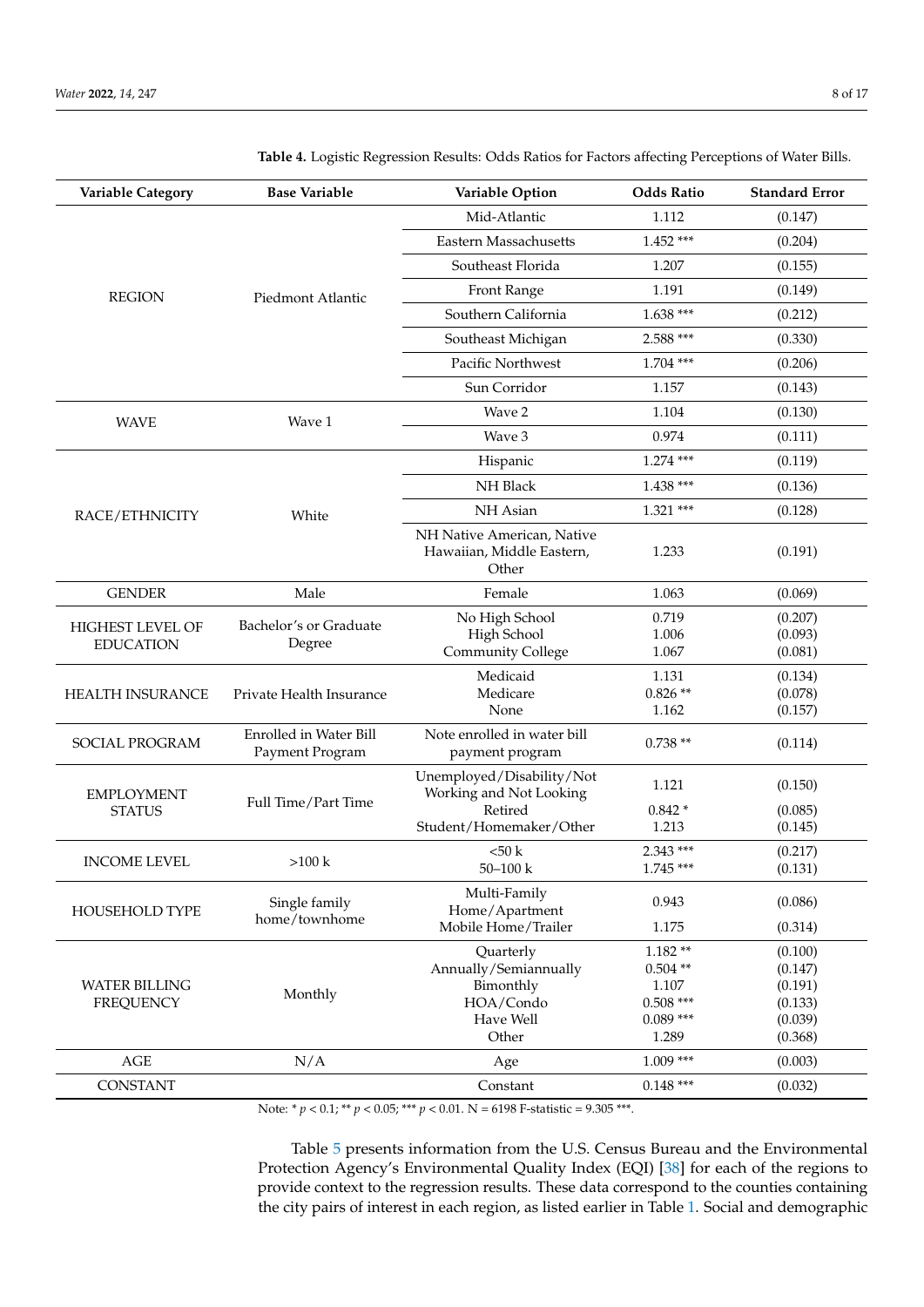information comes from the U.S. Census Bureau's American Community Survey 2015– 2019 [\[39\]](#page-16-5). The EQI index presents a county-level ranking of overall environmental quality according to five categories: air, water, land, built, and sociodemographic environments across the U.S [\[38\]](#page-16-4). Table [5](#page-10-0) includes a measure of the total overall ranking, as well as the water subset of the EQI. Low rankings represent lower levels of degradation. The rankings are based on percentiles across U.S. counties as follows: lowest (0–5th percentile); very low (5th–20th percentile); low (20th–40th percentile); moderate (40th–60th percentile); high (60th–80th percentile); very high (80th–95th percentile); highest (95th–100 percentile). In Table [5,](#page-10-0) the regions are divided into two groups according to the previous regression results: regions where respondents were less likely to perceive their water bills to be too high and regions that were more likely to perceive their water bills to be too high.

The regions more likely to say their water bills are too high have on average, a higher percentage of individuals with a high school education or below (38.24% compared to 31.3%), a higher non-White population (43% compared to 30%), and higher population densities. Median household income and poverty levels were similar for both. Regions with a higher percentage of households more likely to say their water bills are too high are located in counties with a ranking of water quality problems ranging from high to highest (75% for regions more likely to report bills too high compared to 50% for those less likely). These regions also have higher levels of environmental degradation (37.5% compared to 30%). Therefore, respondents from regions that perceived their water bills to be too high are more likely to live in areas of lower water and lower environmental quality.

Table [6](#page-11-0) presents tabulations of survey questions for respondents who felt their water bills were too high, which provide important contextual information about respondents' experiences with water and utilities (e.g., water and electricity). Based on the information presented in this table, the majority of households who perceive their water bills to be too high worry about the cost of water and are less likely to feel they can easily afford their water bills. Only 44.7% of these households reported they could easily afford their water bills and 81.2% say they worry about the cost of water. However, a lower percentage of these same respondents have had prior experience with utility affordability issues. Of the respondents who indicated their water bills were too high, just over a third had experienced prior restrictions on water use (32.8%) or had received a water (32.2%) or electric shutoff notification (36.3%);23.3 percent and 20.5 percent had experienced a water or electric shutoff respectively.

Interestingly, these views and experiences do not appear to have impacted respondents' trust in public institutions at the time of the survey. Table [7](#page-11-1) presents tabulations of survey questions about trust in public institutions, which may be a driver of water bill perceptions; households with low trust in institutions may be more likely to perceive water bills to be too high. The table indicates however, that the majority of respondents felt confident in institutions such as their local water utility (62%), flood control district (54.6%) and public health agencies (58.5%). A somewhat lower percentage of respondents felt confident about their city/town government (50.6%).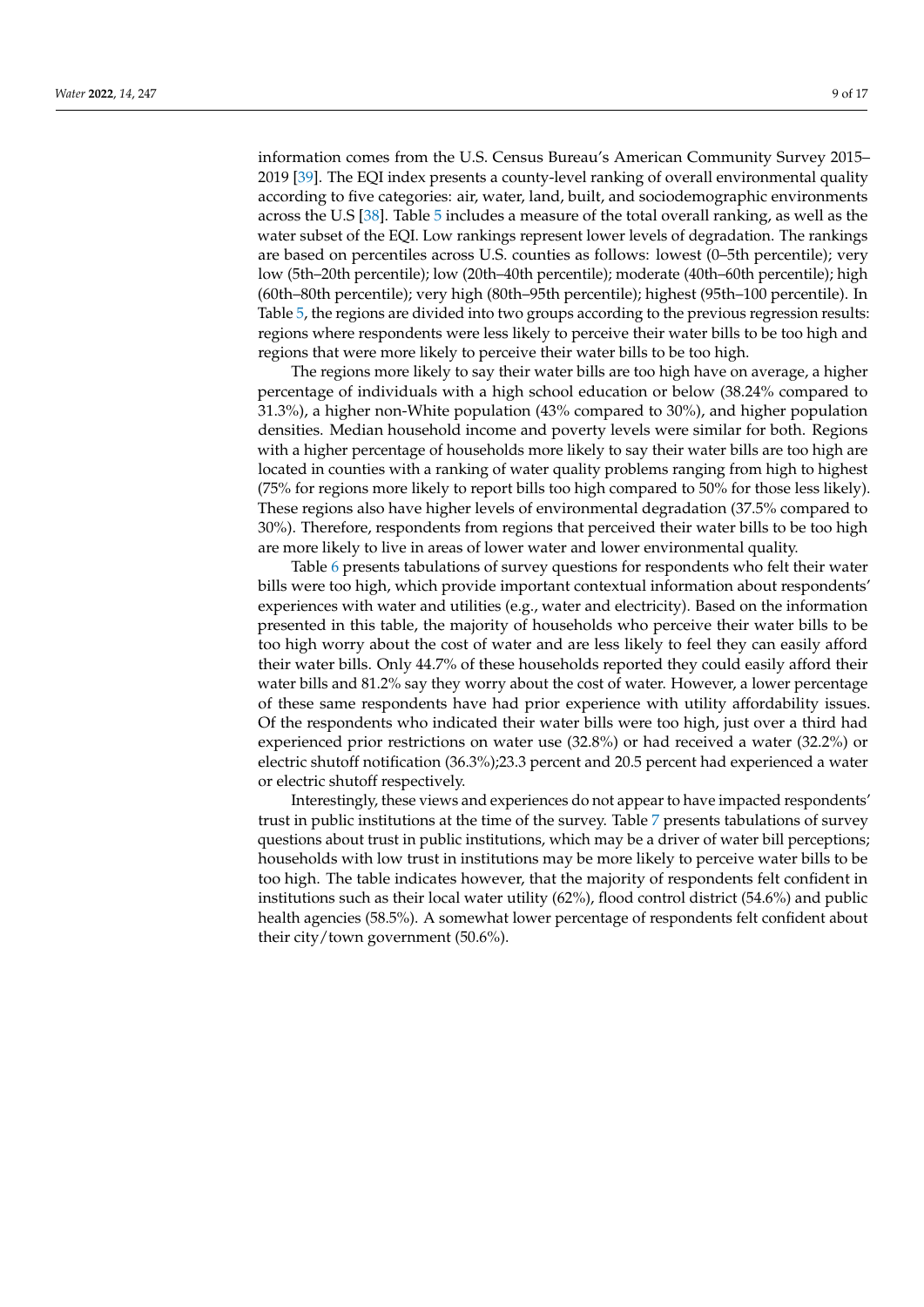| <b>State</b>            | County                                                              | $\%$<br>Non-White | $%$ High<br>School or<br><b>Below</b> | Median<br>Income<br>(USD) | $\frac{0}{0}$<br>Unemployed | Median<br>Household<br>Value (USD) | $\%$<br>Poverty | Density | <b>Water Quality</b><br>Degradation<br>Level $*$ | Environment<br>Quality<br>Degradation<br>Level <sup>*</sup> |
|-------------------------|---------------------------------------------------------------------|-------------------|---------------------------------------|---------------------------|-----------------------------|------------------------------------|-----------------|---------|--------------------------------------------------|-------------------------------------------------------------|
|                         | <b>Regions Less Likely to Report</b><br><b>Water Bills Too High</b> | 0.30              | 31.30                                 | <b>USD 63,519</b>         | 5.27                        | <b>USD 287,238</b>                 | 6.41            | 1562.7  | High-Highest:<br>5/10                            | High-Highest:<br>3/10                                       |
|                         |                                                                     |                   |                                       |                           | Sun Corridor-Arizona        |                                    |                 |         |                                                  |                                                             |
| Arizona                 | Maricopa                                                            | 0.22              | 31.18                                 | <b>USD 64,468</b>         | 5.03                        | <b>USD 260,200</b>                 | 6.41            | 470.6   | Highest                                          | High                                                        |
| Arizona                 | Pima                                                                | 0.24              | 29.79                                 | USD 53,379                | 6.96                        | <b>USD 184,100</b>                 | 7.65            | 111.8   | Highest                                          | Moderate                                                    |
|                         |                                                                     |                   |                                       |                           | <b>Front Range-Colorado</b> |                                    |                 |         |                                                  |                                                             |
| Colorado                | Denver                                                              | 0.24              | 25.28                                 | <b>USD 68,592</b>         | 3.75                        | <b>USD 390,600</b>                 | 6.31            | 4602.8  | Moderate                                         | Very Low                                                    |
| Colorado                | Larimer                                                             | 0.09              | 20.09                                 | USD 71,881                | 4.65                        | <b>USD 363,800</b>                 | 6.13            | 132.826 | High                                             | Moderate                                                    |
|                         |                                                                     |                   |                                       |                           | Mid-Atlantic                |                                    |                 |         |                                                  |                                                             |
| District of<br>Columbia | District of<br>Columbia                                             | 0.59              | 23.26                                 | <b>USD 86,420</b>         | 6.91                        | <b>USD 601,500</b>                 | 9.01            | 11330.3 | Very Low                                         | Very Low                                                    |
| Maryland                | Baltimore                                                           | 0.39              | 31.04                                 | <b>USD 76,866</b>         | 4.79                        | <b>USD 261,500</b>                 | 4.40            | 1383.8  | Highest                                          | Highest                                                     |
|                         |                                                                     |                   |                                       |                           | <b>Piedmont Atlantic</b>    |                                    |                 |         |                                                  |                                                             |
| Georgia                 | Fulton                                                              | 0.55              | 22.78                                 | <b>USD 69,673</b>         | 5.54                        | USD 313,300                        | 6.86            |         | Low                                              | Low                                                         |
| North<br>Carolina       | Mecklenburg                                                         | 0.46              | 24.47                                 | <b>USD 66,641</b>         | 4.76                        | USD 238,000                        | 5.03            | 2052.2  | Very High                                        | High                                                        |
|                         |                                                                     |                   |                                       |                           | Southeastern Florida        |                                    |                 |         |                                                  |                                                             |
| Florida                 | Brevard                                                             | 0.18              | 31.32                                 | <b>USD 56,775</b>         | 5.19                        | <b>USD 196,400</b>                 | 4.90            | 576.8   | Lowest                                           | Low                                                         |
| Florida                 | Miami-Dade                                                          | 0.25              | 43.19                                 | <b>USD 51,347</b>         | 5.31                        | USD 289,600                        | 6.64            | 1421.7  | Lowest                                           | Low                                                         |

**Table 5.** Study Region Social, Economic, and Environmental Quality Characteristics.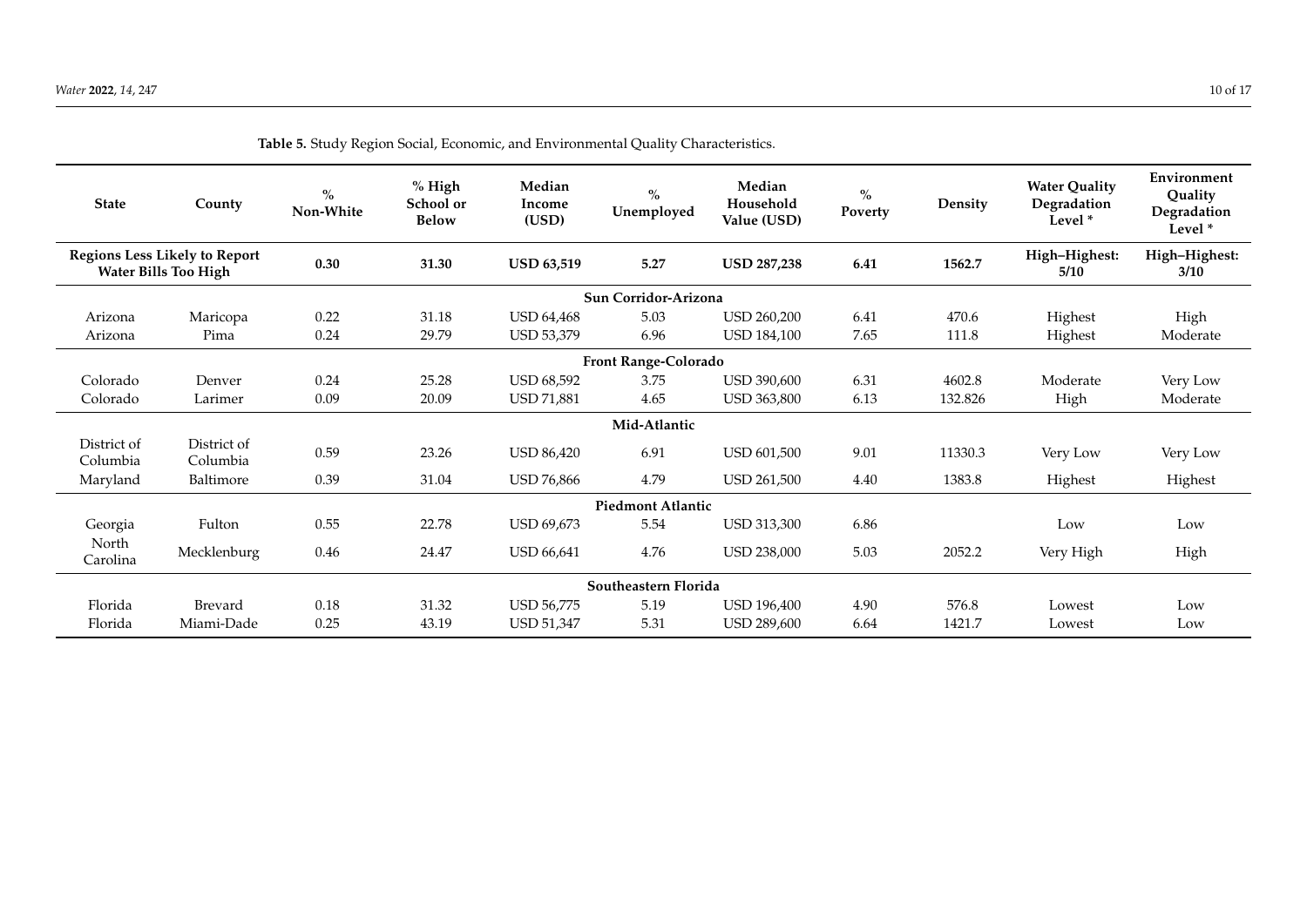**Table 5.** *Cont*.

| <b>State</b>                                                        | County            | $\%$<br>Non-White | $%$ High<br>School or<br><b>Below</b> | Median<br>Income<br>(USD) | $\%$<br>Unemployed           | Median<br>Household<br>Value (USD) | $\%$<br>Poverty | Density | <b>Water Quality</b><br>Degradation<br>Level <sup>*</sup> | Environment<br>Quality<br>Degradation<br>Level <sup>*</sup> |
|---------------------------------------------------------------------|-------------------|-------------------|---------------------------------------|---------------------------|------------------------------|------------------------------------|-----------------|---------|-----------------------------------------------------------|-------------------------------------------------------------|
| <b>Regions More Likely to Report</b><br><b>Water Bills Too High</b> |                   | 0.43              | 38.24                                 | <b>USD 64,985</b>         | 6.60                         | <b>USD 457,382</b>                 | 6.93            | 2527.5  | High-Highest:<br>6/8                                      | High-Highest:<br>3/8                                        |
|                                                                     |                   |                   |                                       |                           | <b>Eastern Massachusetts</b> |                                    |                 |         |                                                           |                                                             |
| Massachusetts                                                       | Suffolk           | 0.45              | 32.85                                 | USD 69,669                | 6.39                         | <b>USD 496,500</b>                 | 8.95            | 13676.7 | Very Low                                                  | Moderate                                                    |
| Massachusetts                                                       | Worcester         | 0.16              | 33.54                                 | <b>USD 74,679</b>         | 5.00                         | USD 280,600                        | 4.75            | 546.0   | Very High                                                 | Highest                                                     |
|                                                                     |                   |                   |                                       |                           | Southeastern Michigan        |                                    |                 |         |                                                           |                                                             |
| Michigan                                                            | Genesee           | 0.25              | 36.75                                 | <b>USD 48,588</b>         | 9.33                         | <b>USD 111,100</b>                 | 8.36            | 640.3   | Moderate                                                  | Low                                                         |
| Michigan                                                            | Wayne             | 0.47              | 38.67                                 | <b>USD 47,301</b>         | 9.20                         | <b>USD 113,000</b>                 | 10.43           | 2871.4  | High                                                      | Very High                                                   |
|                                                                     |                   |                   |                                       |                           | <b>Pacific Northwest</b>     |                                    |                 |         |                                                           |                                                             |
| Oregon                                                              | Lane              | 0.13              | 26.95                                 | USD 52,426                | 6.90                         | <b>USD 263,200</b>                 | 8.30            | 81.9    | Very High                                                 | Low                                                         |
| Oregon                                                              | Multnomah         | 0.22              | 22.02                                 | <b>USD 69,176</b>         | 4.93                         | <b>USD 386,200</b>                 | 6.34            | 1866.4  | Very High                                                 | Low                                                         |
| Southern California                                                 |                   |                   |                                       |                           |                              |                                    |                 |         |                                                           |                                                             |
| California                                                          | Los Angeles       | 0.49              | 39.69                                 | <b>USD 68,044</b>         | 6.09                         | <b>USD 583,200</b>                 | 6.26            | 2484.3  | Highest                                                   | Moderate                                                    |
| California                                                          | San<br>Bernardino | 0.39              | 43.20                                 | <b>USD 63,362</b>         | 7.66                         | USD 328,200                        | 7.01            | 107.1   | Highest                                                   | High                                                        |

<span id="page-10-0"></span>Note: Data sources: U.S. Census Bureau 2015–2019 County Level Estimates [\[39\]](#page-16-6) and the U.S. Environmental Protection Agency's Environmental Quality Index [\[38\]](#page-16-7).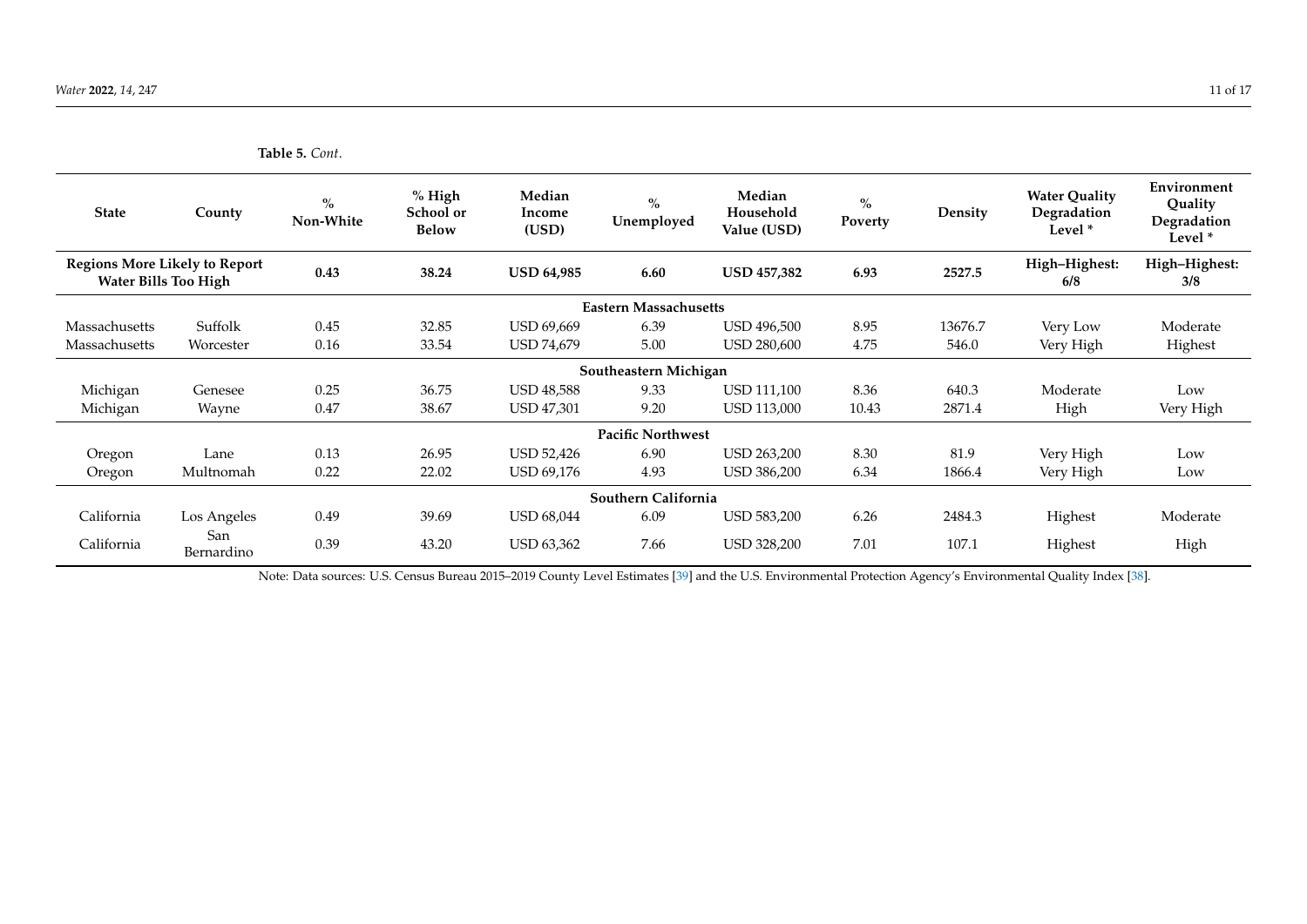| Question                       | Variable Option         | <b>Response Options</b>    | #    | $\frac{0}{0}$ |
|--------------------------------|-------------------------|----------------------------|------|---------------|
|                                |                         | Yes                        | 443  | 32.8          |
|                                | <b>Water Use</b>        | No                         | 909  | 67.2          |
|                                | Restriction             | Total                      | 1353 | 100.0         |
|                                | Water Shutoff           | Yes                        | 180  | 32.2          |
|                                | Notification            | No                         | 378  | 67.8          |
| In the Past 12                 |                         | Total                      | 558  | 100.0         |
| Months Have You                |                         | Yes                        | 94   | 23.3          |
| Had                            | <b>Water Shutoff</b>    | No                         | 311  | 76.7          |
|                                |                         | Total                      | 405  | 100.0         |
|                                | Electric Shutoff        | Yes                        | 248  | 36.3          |
|                                | Notification            | No                         | 435  | 63.7          |
|                                |                         | Total                      | 683  | 100.0         |
|                                |                         | Yes                        | 98   | 20.5          |
|                                | <b>Electric Shutoff</b> | No                         | 381  | 79.5          |
|                                |                         | Total                      | 480  | 100.0         |
|                                |                         | Disagree                   | 127  | 5.3           |
|                                | Cost of Water           | Neither agree nor disagree | 439  | 18.4          |
|                                | has Increased           | Agree                      | 1822 | 76.3          |
|                                |                         | Total                      | 2388 | 100.0         |
|                                |                         | Disagree                   | 635  | 26.5          |
|                                | Easily Afford my        | Neither agree nor disagree | 689  | 28.8          |
| Do you agree or                | <b>Water Bill</b>       | Agree                      | 1068 | 44.7          |
| disagree with the<br>following |                         | Total                      | 2392 | 100.0         |
| statements?                    |                         | Disagree                   | 149  | 6.2           |
|                                | Worried about           | Neither agree nor disagree | 301  | 12.6          |
|                                | Cost of Water           | Agree                      | 1939 | 81.2          |
|                                |                         | Total                      | 2388 | 100.0         |
|                                |                         | Disagree                   | 212  | 8.9           |
|                                | I Conserve Water        | Neither agree nor disagree | 377  | 15.8          |
|                                | Due to Expense          | Agree                      | 1802 | 75.4          |
|                                |                         | Total                      | 2392 | 100.0         |

<span id="page-11-0"></span>**Table 6.** Contextual Survey Questions Related to Experiences with Water Services.

Note: Affirmative responses (yes or agree) are presented in bold in this table.

<span id="page-11-1"></span>**Table 7.** Survey Questions Related to Trust in Institutions.

| <b>Ouestion</b>                                                                   | Variable Option                                   | <b>Response Options</b>                        | #                          | $\%$                          |
|-----------------------------------------------------------------------------------|---------------------------------------------------|------------------------------------------------|----------------------------|-------------------------------|
|                                                                                   | Your Local Water<br>Utility                       | Not Confident<br>Neutral<br>Confident<br>Total | 381<br>503<br>1444<br>2329 | 16.4<br>21.6<br>62.0<br>100.0 |
| As far as these institutions<br>and their leaders are<br>concerned, how confident | City/Town<br>Government                           | Not Confident<br>Neutral<br>Confident<br>Total | 537<br>614<br>1181<br>2333 | 23.0<br>26.3<br>50.6<br>100.0 |
| are you in each of the<br>following?                                              | Your<br>Drainage/Flood<br><b>Control District</b> | Not Confident<br>Neutral<br>Confident<br>Total | 337<br>635<br>1167<br>2139 | 15.8<br>29.7<br>54.6<br>100.0 |
|                                                                                   | Public Health<br>Agencies                         | Not Confident<br>Neutral<br>Confident<br>Total | 395<br>562<br>1348<br>2305 | 17.2<br>24.4<br>58.5<br>100.0 |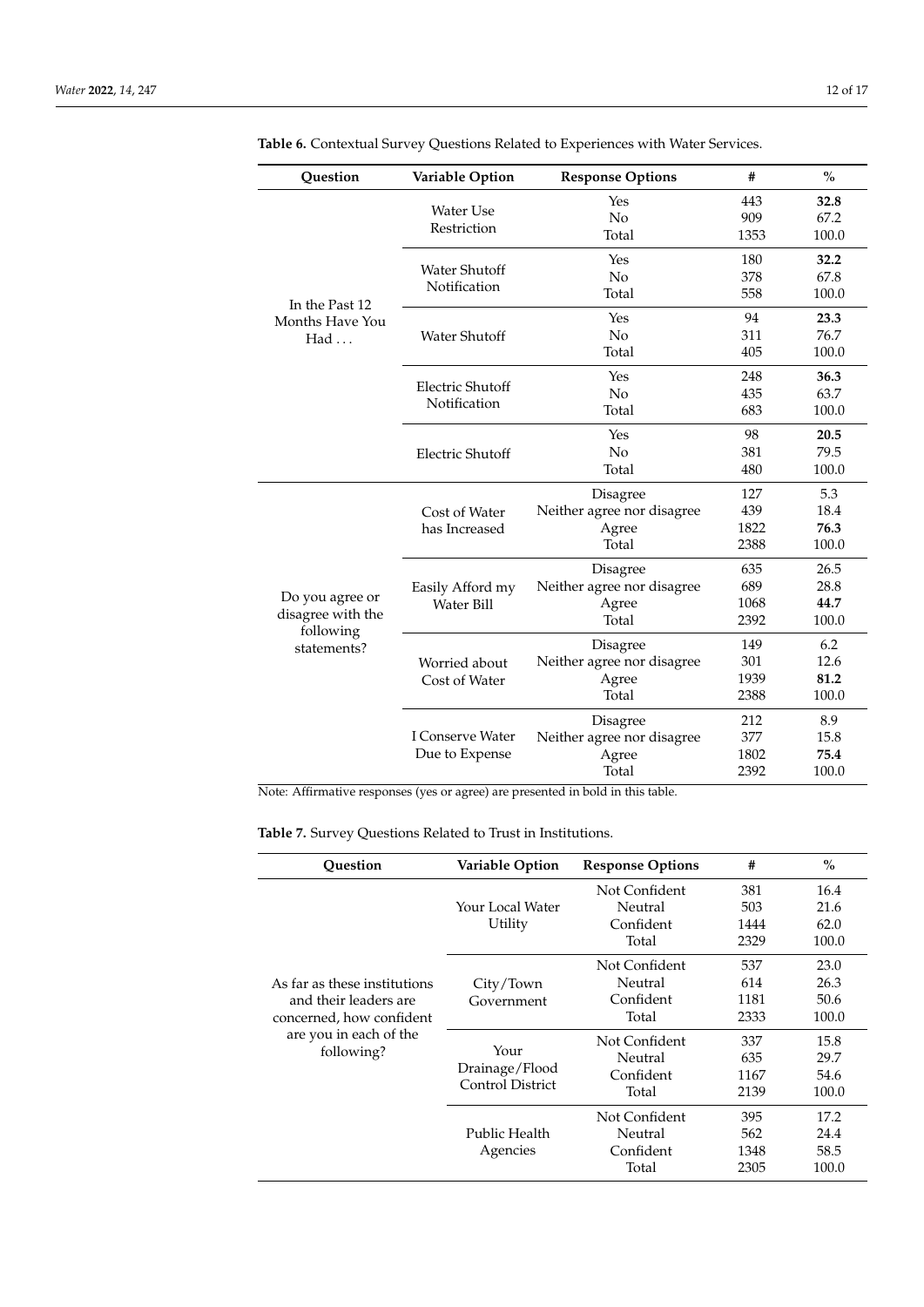## **4. Discussion**

The United States is in an era of infrastructure replacement, which will require massive investments totaling an estimated USD 600 billion towards water infrastructure over the next two decades [\[3\]](#page-14-2). These investments, along with shutoffs in water service in several cities across the United States and the Flint water crisis, suggest that trust in water service and also the perceptions of water services are important to analyze at this juncture in history. Aside from consumer reactions to water costs, the perceptions of these costs are also important for water utilities to bear in mind since a sizable customer base that considers water bills to be too high may lead to the inability or unwillingness to pay for water services. It may also cause consumers to switch to alternate water sources, such as private wells or bottled water, which could erode the revenue streams of utilities [\[40\]](#page-16-8). Combined, these coping strategies may erode the long-term customer base of utilities and public engagement in local water policy decisions [\[41\]](#page-16-9). To this point in time, however, studies of water perceptions in the developed world have assessed dimensions of water services (e.g., quality and willingness to pay) other than perceptions of water costs. To address this research gap, the goal of this paper was to analyze the perceptions of households regarding the cost of water services and to assess the characteristics of households who felt their water bills were too high.

Not surprisingly, income was one of the more important factors in explaining water bill perceptions. Households making less than USD 50,000 were more likely to feel that their water bills were too high. Even after controlling for income, race was also a significant factor behind households' perceptions of water bills. Non-white, minority households were more likely to perceive that their water bills were too high. This finding is in line with recent research, which finds high water costs disproportionately affect communities of color [\[42](#page-16-10)[,43\]](#page-16-11). Studies suggest that these high costs are a result of population decline in urban areas and postindustrial divestment [\[42\]](#page-16-10). It may also reflect the fact that Black and Hispanic neighborhoods are at higher risk for water shutoffs due to non-payment than predominantly White neighborhoods [\[29\]](#page-15-20).

Another important finding of this study was variations in household perceptions across particular regions of the country. Households in four regions of the country (e.g., Eastern Massachusetts, Southern California, Southeast Michigan, and Pacific Northwest) were more likely to perceive water bills as being too high. This may reflect the higher cost of living in three of these areas of the country (Eastern Massachusetts, Southern California, Pacific Northwest). In Southeast Michigan, which includes the cities of Flint and Detroit, these results may reflect consumer awareness of shutoffs in Detroit and also rising water rates in these cities [\[34](#page-16-0)[,35\]](#page-16-1).

Model results also indicated that the frequency of billing affects perceptions of water bills. Respondents billed quarterly were more likely to consider their water bills to be too high compared to customers billed monthly or annually. Therefore, one recommendation based on these findings is for water companies to bill monthly, which prior work indicates helps household budget their money better [\[44\]](#page-16-12). Alternatively, companies could also bill households annually, allowing for customers to easily anticipate this one-time annual payment without focusing on water costs for the rest of the year. Another important result was that water payment programs reduced the likelihood that households perceived their water bills to be too high. This finding suggests that water providers should work to establish water assistance programs for customers in need. At present there is no federal framework guiding the implementation of customer assistance programs (CAPs) [\[45\]](#page-16-13), which provides utilities with a good deal of flexibility in structuring these programs. Types of CAPs that may be offered range from water efficiency programs to bill discounts to lifeline rates [\[46\]](#page-16-14). Important considerations in CAP design that influence program cost include the program size and the type of assistance offered [\[46\]](#page-16-14). State laws governing utility regulation and the wording and interpretation of state statutes are also important considerations to keep in mind when designing programs because the legal barriers to CAPs do vary across states and utility type [\[8\]](#page-15-24). If a utility already has a CAP in place,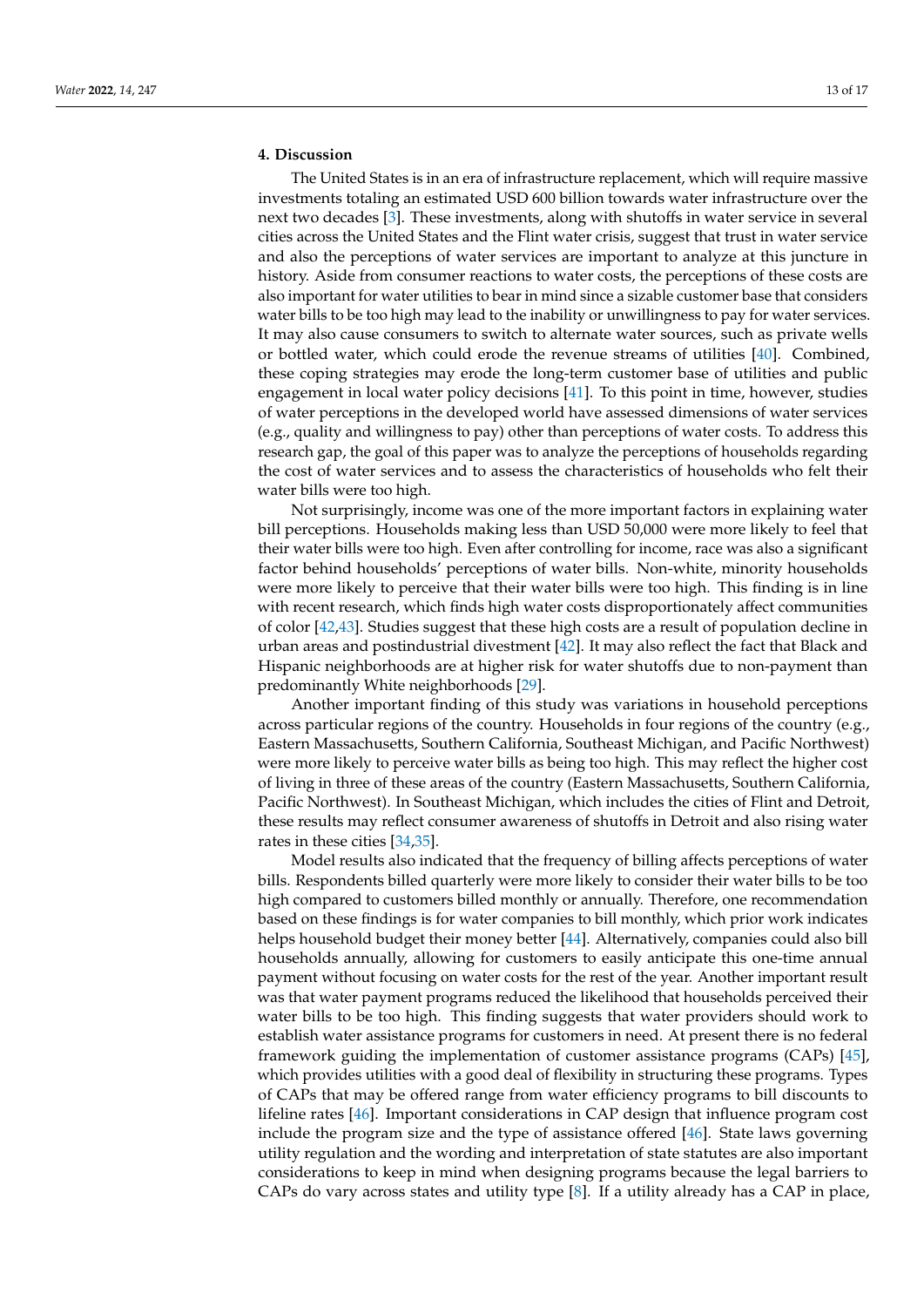providers may want to develop outreach programs to communicate with customers and enhance their awareness of CAPS.

That said, it is important to acknowledge some limitations of the present study. One, the SWISSH survey contains several questions that ask about pollution in nearby water bodies and experiences with water pollution. These questions were not incorporated into the logit model because pollution is not related to the primary topic of this paper. In addition, as noted previously in the introduction to this paper, research on public perceptions of the quality of local water resources finds that perceptions of the quality of local water resources are based predominantly on organoleptic properties such as taste and turbidity, which are not based on measurable safety or water quality metrics [\[23](#page-15-14)[,47\]](#page-16-15). Studies also show the perceived risk of local water resources is strongly associated with perceived (not necessarily measurable levels) of chemicals in water, external information, past health problems, and trust in water suppliers [\[47\]](#page-16-15). Two, the SWISSH survey does ask respondents to estimate the amount of their last water bill. We elected not to include this information in the models because prior research has indicted that biases in responses are likely to arise related to recall problems [\[48\]](#page-16-16). Studies have also found that consumers do not have an accurate understanding about how their water bills are calculated or how much they pay for water services [\[30\]](#page-15-21). There is also no nationwide data available in the United States about water rates to use in place of survey data. The American Water Works Association (AWWA) has a survey, but it is only for AWWA member utilities and is not representative of all utilities across the nation. The University of North Carolina also provides some rate data [\[49\]](#page-16-17), but the coverage of these data is not national. It is also prohibitive from a time and financial perspective to collect rate data for the nation as a whole. Collecting this information would require collaboration with thousands of water providers. Harmonizing these data would also be quite complex because utilities use different pricing strategies for water in the United States, which contributes further to the infeasibility of creating a nationwide water rate database. A third limitation of this study is that it does not control for household water use, which could impact the amount of water bills and also perceptions of water bills. To control for this, water usage data would need to be acquired from individual utilities which may be infeasible because of privacy concerns for customers. It is also not feasible to acquire usage data with the same coverage as the SWISSH survey.

The limitations of this paper present several opportunities for future research that expand on the present study. One, future work could collect information about water costs, water use, and survey data about perceptions of water costs, based on those provided by the SWISSH survey, to understand the linkages between water cost, water use, and perceptions of water costs. Acquiring these data would also require the cooperation of a utility and would require them to solicit information from customers. There may be privacy risks to customers in acquiring these data, however. Thus, the feasibility of this research path is questionable. Two, future work could collect information about actual water costs from customer bills, and pair these data with survey data from customers about their estimated costs of water. This would be useful in understanding the extent customers are aware of the actual cost of their water use and their recall accuracy. Again, the privacy risk to customers and the time burden this may place on utilities may render this research path unfeasible. Third, the results of our study suggest that news coverage about water issues may explain geographic differences in household perceptions of water costs, particularly in Southeast Michigan, that includes the cities of Flint and Detroit, which has received a lot of national news coverage related to water shutoffs and water rate increases [\[34,](#page-16-0)[35\]](#page-16-1). Future work could test the extent that news coverage creates bias in household perceptions of water costs by collecting times series information about water rates from individual providers, survey data about customer perceptions of water trends and news reports from the media about water issues. This type of survey design has fewer data privacy risks for individual consumers, but is risky because the data collection would be time intensive and require a knowledgeable team of personnel which could also be quite costly.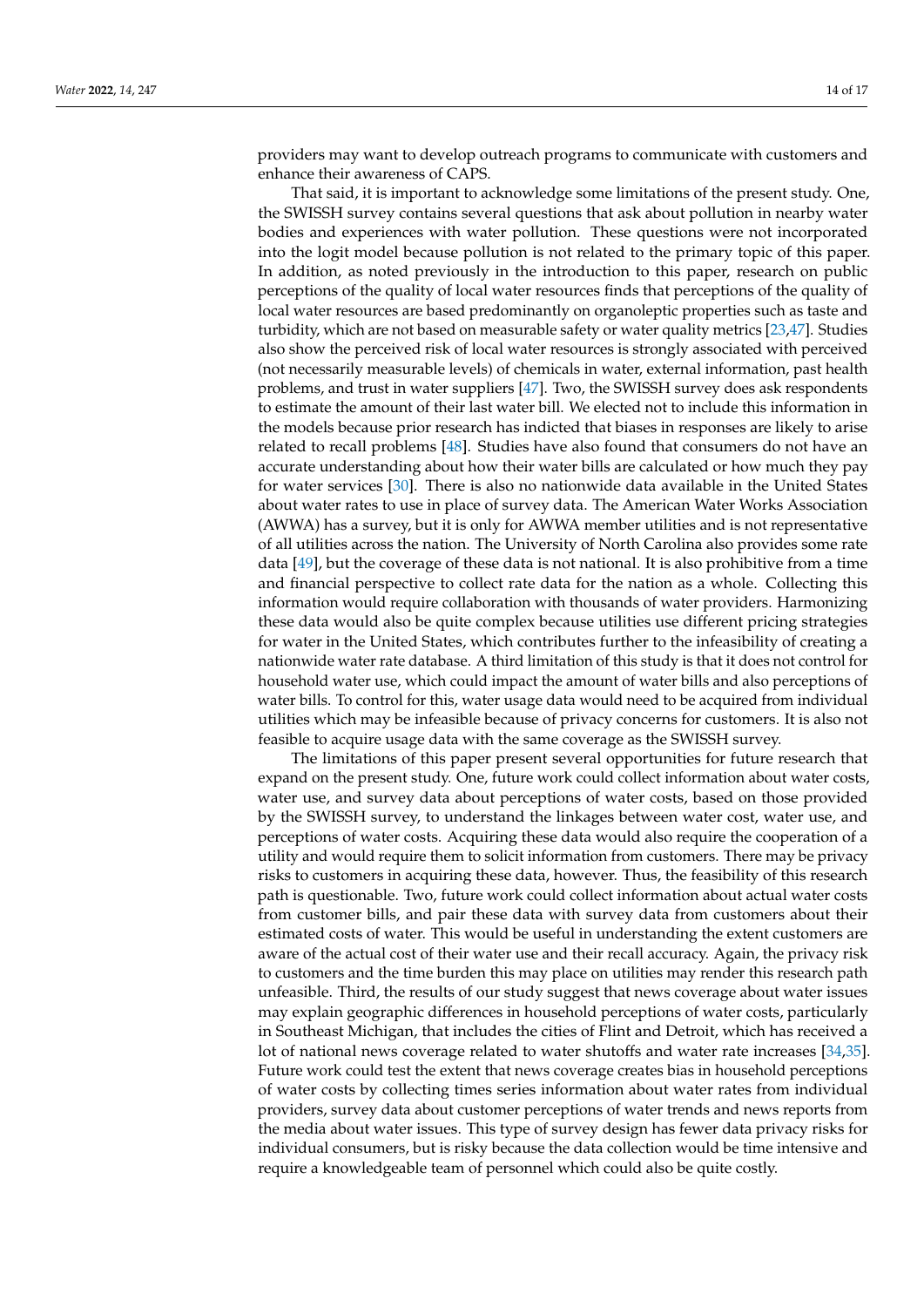## **5. Conclusions**

This study provided the first examination of household perceptions of water costs across nine geographically, demographically, and socioeconomically diverse regions of the United States. In doing so, our study advances the water and public policy literature in three ways. One, it collected one-of-a-kind survey data to address the need for household resolution information about water issues given the absence of data at this scale in the United States. Two, it incorporated these one-of-a-kind survey data into logistic regression models to understand the drivers of household perceptions of water costs. Three, we assessed the impact of proposed solutions to improve water affordability on household perceptions of water costs. Model results indicated low-income and households in underrepresented groups, such as racial and ethnic minorities, were more likely to perceive their water bills to be too high. The perception of water costs also varied geographically. From a policy perspective, model results indicate utilities can positively affect perceptions of water bills via the frequency of water billing and provision of payment assistance programs. Utilities could also use the information from the survey and model results to focus outreach and communication activities to customers who feel their water bills are too high. As water utilities and city governments navigate the conflicting objectives of maintaining and upgrading water systems at prices that are affordable for a majority of water users, communication with customers will be key to maintaining good relationships during this period of change and adaptation.

**Author Contributions:** Conceptualization, L.M. and E.A.M.; methodology, L.M.; formal analysis, L.M.; resources, E.A.M.; data curation, L.M.; writing—original draft preparation, L.M. and E.A.M.; writing—review and editing, L.M. and E.A.M.; supervision, E.A.M.; project administration, E.A.M.; funding acquisition, E.A.M. All authors have read and agreed to the published version of the manuscript.

**Funding:** This research was funded by National Science Foundation Grant Number 1444758 and Supplement Number 1444758. The APC was funded by Michigan State University's Department of Geography, the Environment and Spatial Sciences and Laura Medwid.

**Institutional Review Board Statement:** The study was approved and deemed exempt in accordance with federal regulations by the Institutional Review Board (IRB) of Michigan State University (IRB# x16-579e 16 April 2016) for studies involving human subjects.

**Informed Consent Statement:** Informed consent was obtained from all subjects involved in the study.

**Data Availability Statement:** Data for this study may be accessed via the Harvard Dataverse [https:](https://doi.org/10.7910/DVN/0ETQ74) [//doi.org/10.7910/DVN/0ETQ74](https://doi.org/10.7910/DVN/0ETQ74) (accessed on 24 June 2021).

**Conflicts of Interest:** The authors declare no conflict of interest. The funders had no role in the design of the study; in the collection, analyses, or interpretation of data; in the writing of the manuscript, or in the decision to publish the results.

#### **References**

- <span id="page-14-0"></span>1. United Nations (U.N.). 68% of the World Population Projected to Live in Urban Areas by 2050, Says N. Department of Economic and Social Affairs 2018. Available online: [https://www.un.org/development/desa/en/news/population/2018-revision-of](https://www.un.org/development/desa/en/news/population/2018-revision-of-world-urbanization-prospects.html)[world-urbanization-prospects.html](https://www.un.org/development/desa/en/news/population/2018-revision-of-world-urbanization-prospects.html) (accessed on 24 June 2021).
- <span id="page-14-1"></span>2. Scott, T.A.; Moldogaziev, T.; Greer, R.A. Drink What You Can Pay for: Financing Infrastructure in a Fragmented Water System. *Urban Stud.* **2018**, *55*, 2821–2837. [\[CrossRef\]](http://doi.org/10.1177/0042098017729092)
- <span id="page-14-2"></span>3. U.S. Environmental Protection Agency (EPA). About the Water Infrastructure and Resiliency Finance Center. 2016. Available online: [https://19january2017snapshot.epa.gov/waterfinancecenter/about-water-infrastructure-and-resiliency-finance-center\\_](https://19january2017snapshot.epa.gov/waterfinancecenter/about-water-infrastructure-and-resiliency-finance-center_.html) [.html](https://19january2017snapshot.epa.gov/waterfinancecenter/about-water-infrastructure-and-resiliency-finance-center_.html) (accessed on 20 June 2021).
- <span id="page-14-3"></span>4. Sik Lee, K.; Anas, A.; Oh, G.-T. Costs of Infrastructure Deficiencies for Manufacturing in Nigerian, Indonesian and Thai Cities. *Urban Stud.* **1999**, *36*, 2135–2149. [\[CrossRef\]](http://doi.org/10.1080/0042098992593)
- <span id="page-14-4"></span>5. Wu, X.; Malaluan, N.A. A Tale of Two Concessionaires: A Natural Experiment of Water Privatisation in Metro Manila. *Urban Stud.* **2008**, *45*, 207–229. [\[CrossRef\]](http://doi.org/10.2139/ssrn.2336807)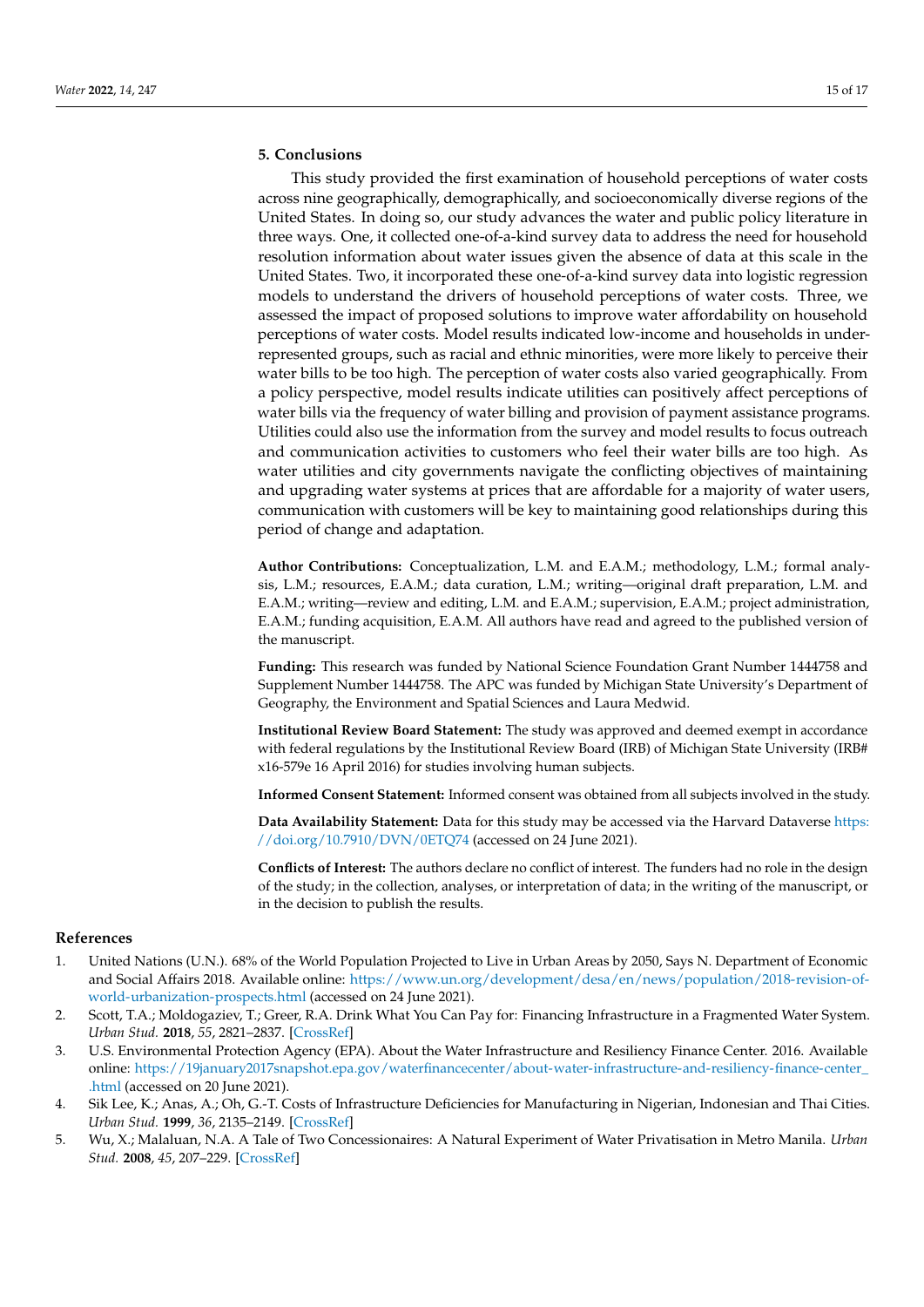- <span id="page-15-0"></span>6. Adams, J. Jackson Residents Concerned about Overpriced Water Bills after Water Crisis. *ABC—WAPT News*. 2018. Available online: <https://www.wapt.com/article/jackson-residents-concerned-about-overpriced-water-bills-after-water-crisis/35771244> (accessed on 10 March 2021).
- <span id="page-15-2"></span>7. DiBono, M. North County Residents Frustrated by Spike in Water Bills. *Fox5 San Diego*. Available online: [https://fox5sandiego.](https://fox5sandiego.com/news/local-news/north-county-residents-frustrated-by-spike-in-water-bills/) [com/news/local-news/north-county-residents-frustrated-by-spike-in-water-bills/](https://fox5sandiego.com/news/local-news/north-county-residents-frustrated-by-spike-in-water-bills/) (accessed on 6 June 2021).
- <span id="page-15-24"></span>8. Davis, E. You Paid for It: Bunker Hill Residents Boiling Mad over High Water Bills. *Fox2 Now*. 2021. Available online: [https:](https://fox2now.com/news/you-paid-for-it/you-paid-for-it-bunker-hill-residents-boiling-mad-over-high-water-bills/) [//fox2now.com/news/you-paid-for-it/you-paid-for-it-bunker-hill-residents-boiling-mad-over-high-water-bills/](https://fox2now.com/news/you-paid-for-it/you-paid-for-it-bunker-hill-residents-boiling-mad-over-high-water-bills/) (accessed on 3 October 2021).
- <span id="page-15-1"></span>9. Ivory, D.; Protess, B.; Palmer, G. In American Towns, Private Profits from Public Works. *The New York Times*. Available online: <https://www.nytimes.com/2016/12/24/business/dealbook/private-equity-water.html> (accessed on 3 October 2021).
- <span id="page-15-3"></span>10. Dolnicar, S.; Schäfer, A.I. Desalinated versus Recycled Water: Public Perceptions and Profiles of the Accepters. *J. Environ. Manag.* **2009**, *90*, 888–900. [\[CrossRef\]](http://doi.org/10.1016/j.jenvman.2008.02.003) [\[PubMed\]](http://www.ncbi.nlm.nih.gov/pubmed/18433981)
- <span id="page-15-4"></span>11. Martinez-Espineira, R.; García-Valiñas, M.A.; González-Gómez, F. Does Private Management of Water Supply Services Really Increase Prices? An Empirical Analysis in Spain. *Urban Stud.* **2009**, *46*, 923–945. [\[CrossRef\]](http://doi.org/10.1177/0042098009102135)
- <span id="page-15-5"></span>12. Jones, A.Q.; Dewey, C.E.; Doré, K.; Majowicz, S.E.; McEwen, S.A.; Waltner-Toews, D.; Henson, S.J.; Mathews, E. A Qualitative Exploration of the Public Perception of Municipal Drinking Water. *Water Policy* **2007**, *9*, 425–438. [\[CrossRef\]](http://doi.org/10.2166/wp.2007.019)
- 13. Wright, J.A.; Yang, H.; Rivett, U.; Gundry, S.W. Public Perception of Drinking Water Safety in South Africa 2002–2009: A Repeated Cross-Sectional Study. *BMC Public Health* **2012**, *12*, 556. [\[CrossRef\]](http://doi.org/10.1186/1471-2458-12-556)
- <span id="page-15-10"></span>14. Celik, E.; Muhammetoglu, H. Improving Public Perception of Tap Water in Antalya City, Turkey. *J. Water Supply Res. Technol.— AQUA* **2008**, *57*, 109–113. [\[CrossRef\]](http://doi.org/10.2166/aqua.2008.040)
- 15. Levêque, J.G.; Burns, R.C. A Structural Equation Modeling Approach to Water Quality Perceptions. *J. Environ. Manag.* **2017**, *197*, 440–447. [\[CrossRef\]](http://doi.org/10.1016/j.jenvman.2017.04.024)
- <span id="page-15-6"></span>16. Wang, Q.; Shaheen, S.M.; Jiang, Y.; Li, R.; Slaný, M.; Abdelrahman, H.; Kwon, E.; Bolan, N.; Rinklebe, J.; Zhang, Z. Fe/Mn-and P-Modified Drinking Water Treatment Residuals Reduced Cu and Pb Phytoavailability and Uptake in a Mining Soil. *J. Hazard. Mater.* **2021**, *403*, 123628. [\[CrossRef\]](http://doi.org/10.1016/j.jhazmat.2020.123628)
- <span id="page-15-7"></span>17. Auslander, B.A.; Langlois, P.H. Toronto Tap Water: Perception of Its Quality and Use of Alternatives. *Can. J. Public Health/Rev. Can. De Sante Publique* **1993**, *84*, 99–102.
- <span id="page-15-8"></span>18. Huang, P.; Lamm, A.J. Impact of Experience and Participation in Extension Programming on Perceptions of Water Quality Issues. *J. Int. Agric. Ext. Educ.* **2015**, *22*, 35–49. [\[CrossRef\]](http://doi.org/10.5191/jiaee.2015.22303)
- <span id="page-15-9"></span>19. Jordan, J.L.; Elnagheeb, A.H. Willingness to Pay for Improvements in Drinking Water Quality. *Water Resour. Res.* **1993**, *29*, 237–245. [\[CrossRef\]](http://doi.org/10.1029/92WR02420)
- <span id="page-15-11"></span>20. Debbeler, L.J.; Gamp, M.; Blumenschein, M.; Keim, D.; Renner, B. Polarized but Illusory Beliefs about Tap and Bottled Water: A Product-and Consumer-Oriented Survey and Blind Tasting Experiment. *Sci. Total Environ.* **2018**, *643*, 1400–1410. [\[CrossRef\]](http://doi.org/10.1016/j.scitotenv.2018.06.190)
- <span id="page-15-12"></span>21. Levallois, P.; Grondin, J.; Gingras, S. Evaluation of Consumer Attitudes on Taste and Tap Water Alternatives in Quebec. *Water Sci. Technol.* **1999**, *40*, 135–139. [\[CrossRef\]](http://doi.org/10.2166/wst.1999.0282)
- <span id="page-15-13"></span>22. Saylor, A.M. What's Wrong with the Tap? Why Purdue University Students, Faculty, and Staff Are Choosing Bottled Water. Master's Thesis, Purdue University, West Lafayette, IN, USA, 2010.
- <span id="page-15-14"></span>23. Hu, Z.; Morton, L.W.; Mahler, R.L. Bottled Water: United States Consumers and Their Perceptions of Water Quality. *Int. J. Environ. Res. Public Health* **2011**, *8*, 565–578. [\[CrossRef\]](http://doi.org/10.3390/ijerph8020565)
- <span id="page-15-15"></span>24. Merkel, L.; Bicking, C.; Sekhar, D. Parents' Perceptions of Water Safety and Quality. *J. Community Health* **2012**, *37*, 195–201. [\[CrossRef\]](http://doi.org/10.1007/s10900-011-9436-9)
- <span id="page-15-16"></span>25. Moore, P. Poll Results: Water Contamination. YouGov. Available online: [https://today.yougov.com/topics/politics/articles](https://today.yougov.com/topics/politics/articles-reports/2016/03/16/poll-results-water-contamination)[reports/2016/03/16/poll-results-water-contamination](https://today.yougov.com/topics/politics/articles-reports/2016/03/16/poll-results-water-contamination) (accessed on 8 April 2021).
- <span id="page-15-17"></span>26. Arbues, F.; Villanua, I. Potential for Pricing Policies in Water Resource Management: Estimation of Urban Residential Water Demand in Zaragoza, Spain. *Urban Stud.* **2006**, *43*, 2421–2442. [\[CrossRef\]](http://doi.org/10.1080/00420980601038255)
- <span id="page-15-18"></span>27. García-Rubio, M.A.; Ruiz-Villaverde, A.; González-Gómez, F. Urban Water Tariffs in Spain: What Needs to Be Done? *Water* **2015**, *7*, 1456–1479. [\[CrossRef\]](http://doi.org/10.3390/w7041456)
- <span id="page-15-19"></span>28. Kosoy, N.; Martinez-Tuna, M.; Muradian, R.; Martinez-Alier, J. Payments for Environmental Services in Watersheds: Insights from a Comparative Study of Three Cases in Central America. *Ecol. Econ.* **2007**, *61*, 446–455. [\[CrossRef\]](http://doi.org/10.1016/j.ecolecon.2006.03.016)
- <span id="page-15-20"></span>29. Walton, B. Water Affordability Is a New Civil Rights Movement in the United States. Circle of Blue. 2016. Available online: [https://www.circleofblue.org/2016/water-policy-politics/water-rights-access/water-affordability-new-civil-rights](https://www.circleofblue.org/2016/water-policy-politics/water-rights-access/water-affordability-new-civil-rights-movement-united-states/)[movement-united-states/](https://www.circleofblue.org/2016/water-policy-politics/water-rights-access/water-affordability-new-civil-rights-movement-united-states/) (accessed on 26 March 2021).
- <span id="page-15-21"></span>30. Gaudin, S. Effect of Price Information on Residential Water Demand. *Appl. Econ.* **2006**, *38*, 383–393. [\[CrossRef\]](http://doi.org/10.1080/00036840500397499)
- 31. Ruijs, A. Welfare and Distribution Effects of Water Pricing Policies. *Environ. Resour. Econ.* **2009**, *43*, 161–182. [\[CrossRef\]](http://doi.org/10.1007/s10640-008-9228-6)
- <span id="page-15-22"></span>32. Olmstead, S.M.; Stavins, R.N. Comparing Price and Nonprice Approaches to Urban Water Conservation. *Water Resour. Res.* **2009**, *45*. [\[CrossRef\]](http://doi.org/10.1029/2008WR007227)
- <span id="page-15-23"></span>33. Binet, M.-E.; Carlevaro, F.; Paul, M. Estimation of Residential Water Demand with Imperfect Price Perception. *Environ. Resour. Econ.* **2014**, *59*, 561–581. [\[CrossRef\]](http://doi.org/10.1007/s10640-013-9750-z)